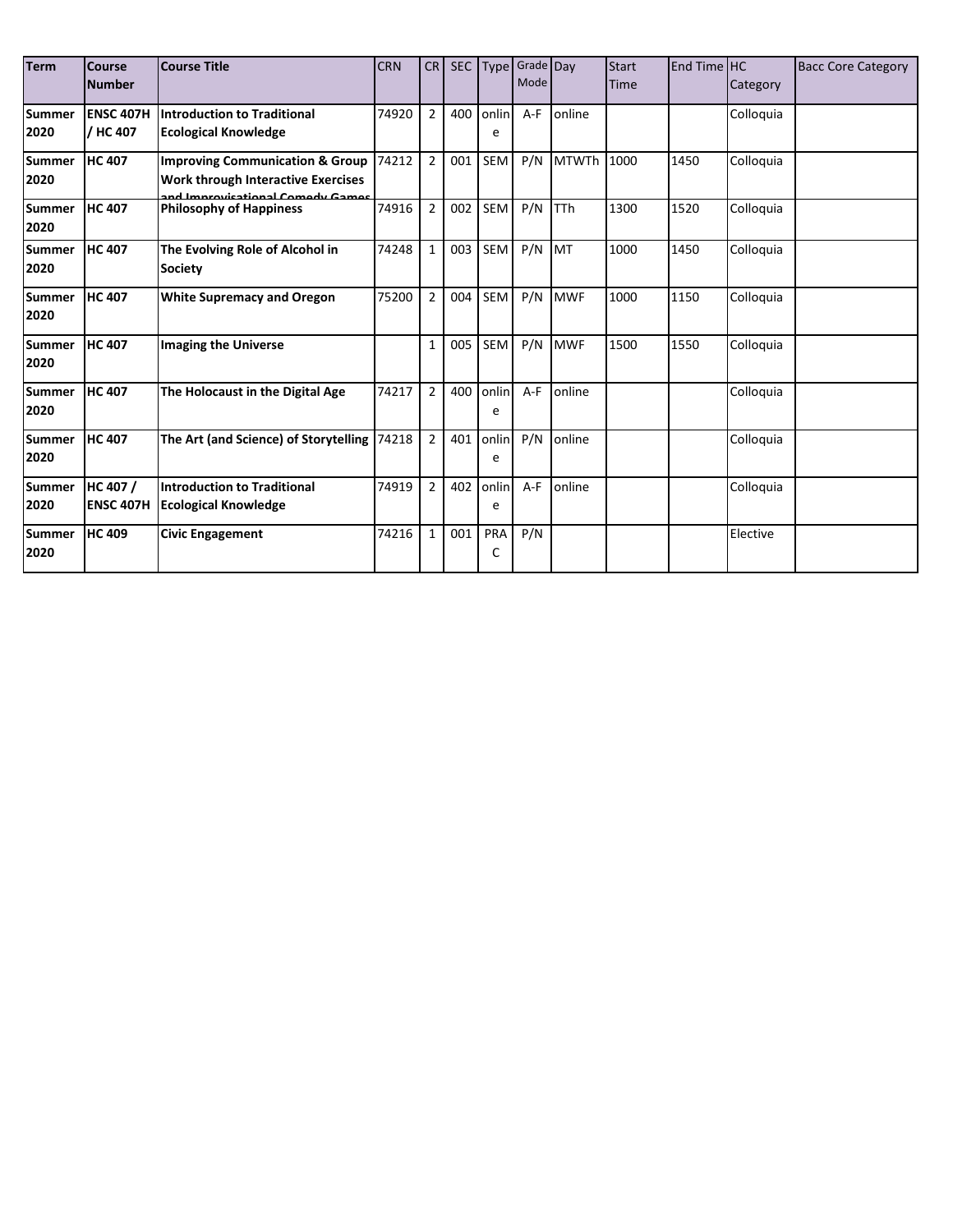| <b>Term</b>      | <b>Course</b><br><b>Number</b> | <b>Course Title</b>                                                  | <b>CRN</b> | CR             | <b>SEC</b> |            | Type Grade Day<br>Mode |                | <b>Start</b><br>Time | End Time HC | Category        | <b>Bacc Core Category</b>                |
|------------------|--------------------------------|----------------------------------------------------------------------|------------|----------------|------------|------------|------------------------|----------------|----------------------|-------------|-----------------|------------------------------------------|
| <b>Fall 2020</b> | <b>ANS 121H</b>                | <b>Introduction to Animal Sciences</b>                               | 16585      | 4              | 001        | <b>LEC</b> | A-F                    | <b>TTh</b>     | 800                  | 920         | <b>BaccCore</b> | <b>Biological Sciences</b>               |
|                  |                                |                                                                      |            |                |            |            |                        |                |                      |             |                 |                                          |
| <b>Fall 2020</b> | <b>ANS 121H</b>                | <b>Introduction to Animal Sciences</b>                               | 16586      |                | 010        | LAB        | A-F                    | T              | 1200                 | 1350        | <b>BaccCore</b> | <b>Biological Sciences</b>               |
| <b>Fall 2020</b> |                                | ANTH 330H Evolution of People, Technology,<br>and Society            | 19857      | 3              | 001        | LEC        | A-F                    | <b>MWF</b>     | 1600                 | 1650        | <b>BaccCore</b> | Science,<br>Technology, Society          |
| <b>Fall 2020</b> | <b>BI 221H</b>                 | <b>Principles of Biology: Cells</b>                                  | 20207      | 4              | 001        | LEC        | $A-F$                  | MWF &<br>GRP   | 1300                 | 1350        | <b>BaccCore</b> | <b>Biological Sciences</b>               |
| <b>Fall 2020</b> | <b>BI 221H</b>                 | <b>Principles of Biology: Cells</b>                                  | 20208      |                | 010        | LAB        | $A-F$                  | $\overline{8}$ | 1400                 | 1650        | <b>BaccCore</b> | <b>Biological Sciences</b>               |
| <b>Fall 2020</b> | <b>BI 221H</b>                 | <b>Principles of Biology: Cells</b>                                  | 20209      |                | 011        | LAB        | $A-F$                  | <b>Th</b>      | 800                  | 1050        | <b>BaccCore</b> | <b>Biological Sciences</b>               |
| <b>Fall 2020</b> | <b>BI 221H</b>                 | <b>Principles of Biology: Cells</b>                                  | 20210      |                | 012        | LAB        | A-F                    | <b>IF</b>      | 1400                 | 1650        | <b>BaccCore</b> | <b>Biological Sciences</b>               |
| <b>Fall 2020</b> | <b>BI 306H</b>                 | <b>Environmental Ecology</b>                                         | 19859      | 3              | 001        | LEC        | A-F                    | <b>TTh</b>     | 1400                 | 1520        | <b>BaccCore</b> | Contemporary<br><b>Global Issues</b>     |
| <b>Fall 2020</b> | <b>CH 231H</b>                 | <b>Honors General Chemistry</b>                                      | 15299      | 4              | 001        | LEC        | A-F                    | <b>MWF</b>     | 1200                 | 1250        | <b>BaccCore</b> | <b>Physical Sciences</b>                 |
| <b>Fall 2020</b> | <b>CH 231H</b>                 | <b>Honors General Chemistry</b>                                      | 15301      |                | 010        | <b>REC</b> | $A-F$ T                |                | 1100                 | 1150        | <b>BaccCore</b> | <b>Physical Sciences</b>                 |
| <b>Fall 2020</b> | <b>CH 231H</b>                 | <b>Honors General Chemistry</b>                                      | 15302      |                | 011        | <b>REC</b> | A-F                    | <b>Th</b>      | 1400                 | 1450        | <b>BaccCore</b> | <b>Physical Sciences</b>                 |
| <b>Fall 2020</b> | <b>CH 261H</b>                 | <b>Laboratory for Honors General</b><br>Chemistry                    | 13970      | $\mathbf{1}$   | 010        | LAB        | A-F                    | <b>IT</b>      | 1200                 | 1450        | <b>BaccCore</b> | <b>Physical Sciences</b>                 |
| <b>Fall 2020</b> | <b>CH 261H</b>                 | <b>Laboratory for Honors General</b><br>Chemistry                    | 13971      | $\mathbf 1$    | 011        | LAB        | A-F                    | Th             | 1500                 | 1750        | <b>BaccCore</b> | <b>Physical Sciences</b>                 |
| <b>Fall 2020</b> | <b>ED 216H</b>                 | Purpose, Structure, & Function of<br><b>Education in a Democracy</b> | 18166      | 3              | 001        | LEC        | $A-F$                  | <b>MWF</b>     | 1000                 | 1050        | <b>BaccCore</b> | Difference, Power,<br>and Discrimination |
| <b>Fall 2020</b> | <b>ENG 275H</b>                | The Bible as Literature                                              | 18161      | 4              | 001        | LEC        | A-F                    | TTh            | 830                  | 950         | <b>BaccCore</b> | Literature and the<br>Arts OR Western    |
| <b>Fall 2020</b> |                                | GEOG 300H Sustainability for the Common Good 18486                   |            | $\overline{3}$ | 001        | LEC        | A-F W                  |                | 1800                 | 2050        | <b>BaccCore</b> | Contemporary<br><b>Global Issues</b>     |
| <b>Fall 2020</b> | <b>H333H</b>                   | <b>Global Public Health</b>                                          | 19860      | 3              | 001        | LEC        | $A-F$                  | TTh            | 1000                 | 1120        | <b>BaccCore</b> | Social Processes and<br>Institutions     |
| <b>Fall 2020</b> | HC 199                         | <b>Honors Writing</b>                                                | 11040      | 3              | 001        | LEC        | A-F                    | <b>MWF</b>     | 900                  | 950         | <b>BaccCore</b> | Writing II                               |
| <b>Fall 2020</b> | <b>HC 199</b>                  | <b>Honors Writing</b>                                                | 11041      | 3              | 002        | LEC        | $A-F$ TTh              |                | 1200                 | 1320        | <b>BaccCore</b> | Writing II                               |
| Fall 2020 HC 199 |                                | <b>Honors Writing</b>                                                | 13518      | 3              | 003        | LEC        | A-F                    | TTh            | 1000                 | 1120        | <b>BaccCore</b> | Writing II                               |
| <b>Fall 2020</b> | <b>HST 201H</b>                | <b>History of the United States</b>                                  | 19883      | 4              | 001        | LEC        | A-F                    | TTh            | 1400                 | 1550        | <b>BaccCore</b> | Difference, Power,<br>and Discrimination |
| <b>Fall 2020</b> | <b>HST 385H</b>                | The Arab-Israeli Conflict                                            | 19884      | 4              | 001        | LEC        | $A-F$                  | <b>TTh</b>     | 1200                 | 1350        | <b>BaccCore</b> | Contemporary<br><b>Global Issues</b>     |
| <b>Fall 2020</b> | <b>MTH 251H</b>                | <b>Differential Calculus</b>                                         | 12010      | 4              | 001        | <b>LEC</b> | A-F                    | MW             | 1200                 | 1350        | <b>BaccCore</b> | Mathematics                              |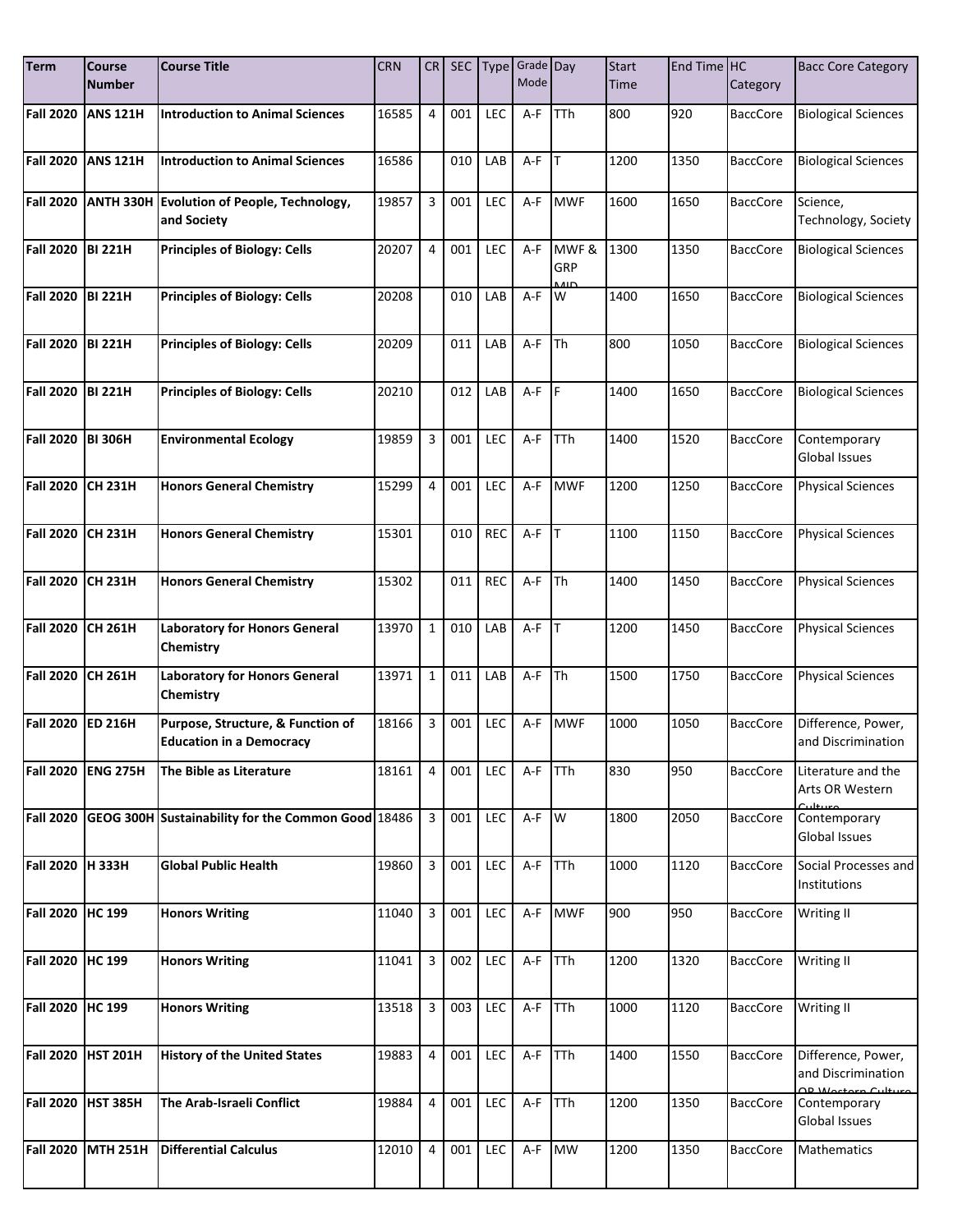| <b>Term</b>      | <b>Course</b><br>Number | <b>Course Title</b>                                         | <b>CRN</b> | CR <sub>1</sub> | SEC |            | Type Grade Day<br>Mode |            | <b>Start</b><br>Time | End Time HC | Category        | <b>Bacc Core Category</b>                |
|------------------|-------------------------|-------------------------------------------------------------|------------|-----------------|-----|------------|------------------------|------------|----------------------|-------------|-----------------|------------------------------------------|
| <b>Fall 2020</b> | <b>MTH 251H</b>         | <b>Differential Calculus</b>                                | 14870      | 4               | 002 | <b>LEC</b> | A-F                    | <b>MW</b>  | 1000                 | 1150        | <b>BaccCore</b> | <b>Mathematics</b>                       |
| <b>Fall 2020</b> | <b>MTH 251H</b>         | <b>Differential Calculus</b>                                | 15933      | 4               | 003 | LEC        | A-F                    | <b>MW</b>  | 800                  | 950         | <b>BaccCore</b> | <b>Mathematics</b>                       |
| <b>Fall 2020</b> | <b>MUS 102H</b>         | <b>History of Rock &amp; Roll</b>                           | 13623      | 3               | 001 | <b>LEC</b> | A-F                    | <b>MWF</b> | 1200                 | 1250        | <b>BaccCore</b> | Literature and the<br>Arts               |
| <b>Fall 2020</b> | <b>NMC 101H</b>         | <b>Introduction to New Media</b><br><b>Communications</b>   | 19887      | 3               | 001 | LEC        | A-F                    | <b>MW</b>  | 1800                 | 1920        | <b>BaccCore</b> | Social Processes and<br>Institutions     |
| <b>Fall 2020</b> | <b>PAC 293H</b>         | <b>Interdisciplinary Yoga: Mindfulness</b><br><b>Skills</b> | 16334      | $1\,$           | 001 | ACT        | A-F                    | <b>Th</b>  | 1200                 | 1450        | <b>BaccCore</b> | <b>Fitness</b>                           |
| <b>Fall 2020</b> | <b>PAC 325H</b>         | <b>Wilderness First Aid</b>                                 | 17104      | $1\,$           | 001 | <b>ACT</b> | A-F                    | <b>ITh</b> | 1100                 | 1250        | <b>BaccCore</b> | <b>Fitness</b>                           |
| <b>Fall 2020</b> | <b>PH 212H</b>          | <b>General Physics with Calculus</b>                        | 18472      | 4               | 001 | LEC        | A-F                    | <b>MWF</b> | 1300                 | 1350        | <b>BaccCore</b> | <b>Physical Sciences</b>                 |
| <b>Fall 2020</b> | <b>PH 212H</b>          | <b>General Physics with Calculus</b>                        | 18473      |                 | 010 | LAB        | A-F                    | <b>IT</b>  | 1600                 | 1750        | <b>BaccCore</b> | <b>Physical Sciences</b>                 |
| <b>Fall 2020</b> | <b>PH 212H</b>          | <b>General Physics with Calculus</b>                        | 18474      |                 | 020 | LAB        | $A-F$ $T$              |            | 800                  | 950         | <b>BaccCore</b> | <b>Physical Sciences</b>                 |
| <b>Fall 2020</b> | PHL/REL<br>444H         | <b>Biomedical Ethics</b>                                    | 13974      | 4               | 001 | <b>LEC</b> | $A-F$                  | <b>TTh</b> | 1200                 | 1350        | <b>BaccCore</b> | Science,<br>Technology, Society          |
| <b>Fall 2020</b> | <b>PSY 201H</b>         | <b>General Psychology</b>                                   | 19923      | 4               | 001 | LEC        | A-F                    | TTh        | 1400                 | 1550        | <b>BaccCore</b> | Social Processes and<br>Institutions     |
| <b>Fall 2020</b> | <b>REL/PHL</b><br>444H  | <b>Biomedical Ethics</b>                                    | 15680      | 4               | 001 | LEC        | A-F                    | <b>TTh</b> | 1200                 | 1350        | <b>BaccCore</b> | Science,<br>Technology, Society          |
| <b>Fall 2020</b> | <b>SUS 331H</b>         | Sustainability, Justice, and<br><b>Engagement</b>           | 19890      | 3               | 001 | LEC        | A-F                    | <b>TTh</b> | 1600                 | 1720        | <b>BaccCore</b> | Difference, Power,<br>and Discrimination |
| <b>Fall 2020</b> | <b>WR 121H</b>          | <b>English Composition</b>                                  | 15774      | 3               | 001 | LEC        | A-F                    | <b>TTh</b> | 830                  | 950         | <b>BaccCore</b> | Writing I                                |
| <b>Fall 2020</b> | <b>WR 121H</b>          | <b>English Composition</b>                                  | 16335      | 3               | 002 | LEC        | A-F                    | <b>MWF</b> | 900                  | 950         | <b>BaccCore</b> | Writing I                                |
| <b>Fall 2020</b> | <b>WR 121H</b>          | <b>English Composition</b>                                  | 17106      | 3               | 003 | LEC        | A-F                    | <b>MWF</b> | 1200                 | 1250        | <b>BaccCore</b> | Writing I                                |
| <b>Fall 2020</b> | <b>WR 327H</b>          | <b>Technical Writing</b>                                    | 18162      | 3               | 001 | LEC        | $A-F$                  | <b>MWF</b> | 1600                 | 1650        | <b>BaccCore</b> | Writing II                               |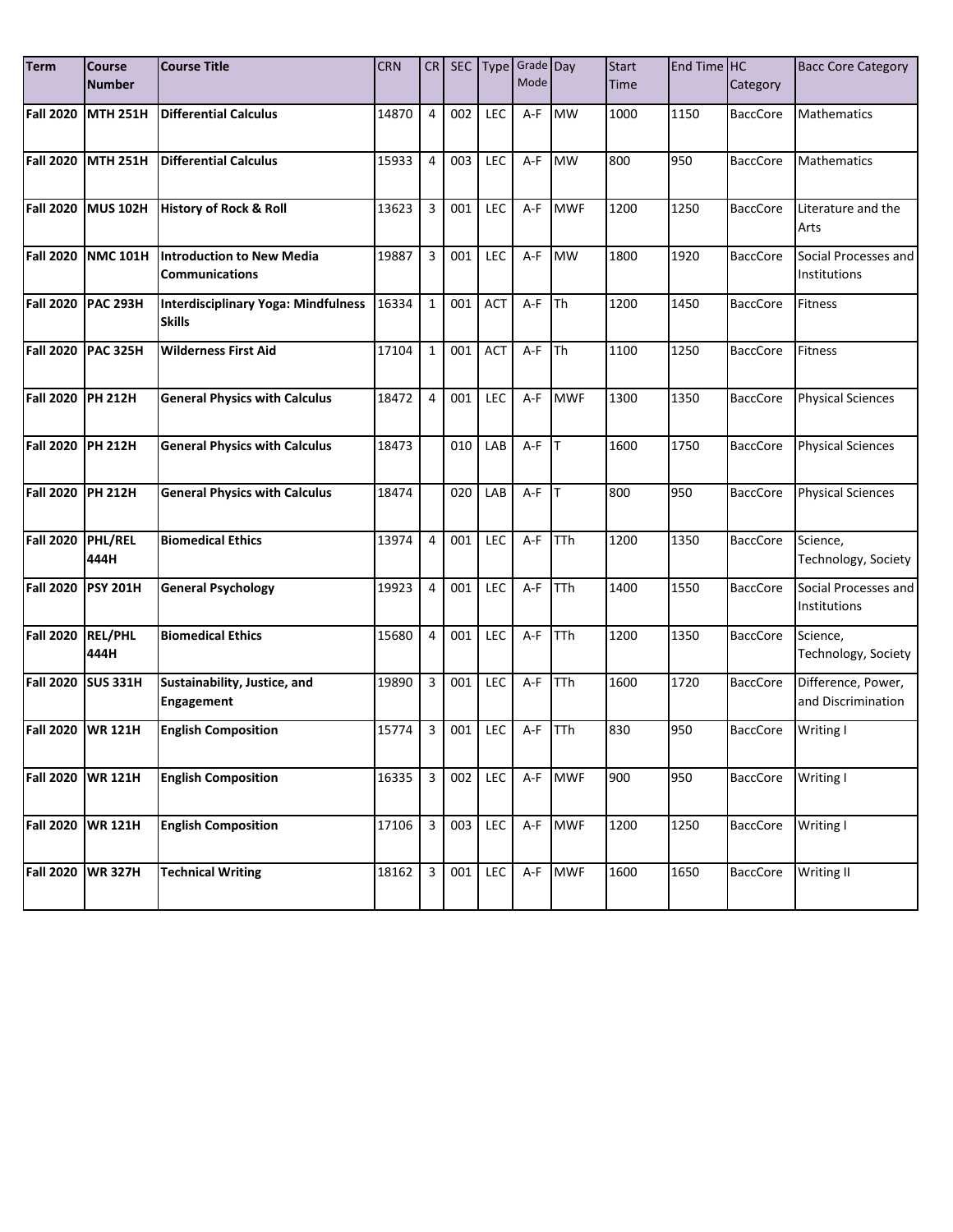| <b>Term</b>      | <b>Course</b><br><b>Number</b>  | <b>Course Title</b>                                                                              | <b>CRN</b> | CR             | <b>SEC</b> | <b>Type</b> | Grade Day<br>Mode |                         | <b>Start</b><br><b>Time</b> | End Time HC | Category  | <b>Bacc Core Category</b> |
|------------------|---------------------------------|--------------------------------------------------------------------------------------------------|------------|----------------|------------|-------------|-------------------|-------------------------|-----------------------------|-------------|-----------|---------------------------|
| <b>Fall 2020</b> | <b>BB 407H</b>                  | Learn to Love Your Lying Eyes (and<br>Brain)                                                     | 19858      | $\overline{2}$ | 001        | <b>SEM</b>  | $P/N$ W           |                         | 1400                        | 1550        | Colloquia |                           |
| <b>Fall 2020</b> | <b>ENSC 407H</b><br>/ HC 407    | <b>Introduction to Traditional</b><br><b>Ecological Knowledge</b>                                | 17543      | $\overline{2}$ | 400        | onlin<br>e  | A-F               | online                  |                             |             | Colloquia |                           |
| <b>Fall 2020</b> | <b>HC 299</b>                   | <b>Farside Entomology</b>                                                                        | 14044      | $\overline{2}$ | 001        | <b>SEM</b>  | A-F               | $\mathsf{I} \mathsf{w}$ | 1800                        | 1950        | Colloquia |                           |
| <b>Fall 2020</b> | <b>HC 299</b>                   | <b>Building Hope: International Service 16786</b><br><b>Learning - Culture</b>                   |            | $\mathbf{1}$   | 002        | SEM         | A-F               | <b>Th</b>               | 1500                        | 1550        | Colloquia |                           |
| Fall 2020        | <b>HC 407</b>                   | <b>Writing About Music</b>                                                                       | 16414      | $\overline{2}$ | 001        | SEM         | P/N               | <b>MW</b>               | 1200                        | 1250        | Colloquia |                           |
| <b>Fall 2020</b> | <b>HC 407</b>                   | <b>Toy-Based Technology for Children</b><br>with Disabilities                                    | 15689      | $\overline{2}$ | 002        | SEM         | $A-F$ T           |                         | 1400                        | 1550        | Colloquia |                           |
| <b>Fall 2020</b> | <b>HC 407</b>                   | <b>Leadership and Positive Psychology</b>                                                        | 14248      | $\overline{2}$ | 003        | SEM         | $P/N$ M           |                         | 1000                        | 1150        | Colloquia |                           |
| <b>Fall 2020</b> | <b>HC 407</b>                   | Circular Economy: A Framework for 18151<br><b>Responsible Design</b>                             |            | $\mathbf{1}$   | 004        | <b>SEM</b>  | $P/N$ W           |                         | 1300                        | 1350        | Colloquia |                           |
| <b>Fall 2020</b> | <b>HC 407</b>                   | <b>Race and Science</b>                                                                          | 16415      | $\overline{2}$ | 005        | SEM         | $P/N$ Th          |                         | 1000                        | 1150        | Colloquia |                           |
| <b>Fall 2020</b> | <b>HC 407</b>                   | The Science of Art - The Art of<br><b>Science</b>                                                | 14249      | $\mathbf{1}$   | 006        | <b>SEM</b>  | P/N               | Th                      | 1000                        | 1050        | Colloquia |                           |
| <b>Fall 2020</b> | <b>HC 407</b>                   | American Identity in the World                                                                   | 15676      | $\overline{2}$ | 007        | SEM         | P/N               | <b>MW</b>               | 900                         | 950         | Colloquia |                           |
| <b>Fall 2020</b> | <b>HC 407</b>                   | Crises, Catastrophes, and<br>Cataclysms in Earth History: It's All                               | 14250      | $\mathbf{1}$   | 008        | SEM         | P/N               | <b>Th</b>               | 1300                        | 1350        | Colloquia |                           |
| <b>Fall 2020</b> | <b>HC 407</b>                   | and Camos Until Vous Planot<br>The Truth Is Out There: The Rise of<br><b>Conspiracy Theories</b> | 18152      | $\overline{2}$ | 009        | SEM         | $P/N$ Th          |                         | 1200                        | 1350        | Colloquia |                           |
| <b>Fall 2020</b> | <b>HC 407</b>                   | <b>Climate Change and Its Challenges:</b><br><b>Responding with Resilience in</b>                | 16416      | $\overline{2}$ | 010        | SEM         | P/N               | <b>Th</b>               | 800                         | 950         | Colloquia |                           |
| <b>Fall 2020</b> | <b>HC 407</b>                   | A Data Geek's Guide to the 2020<br><b>Elections</b>                                              | 19867      | $\overline{2}$ |            | 011 SEM     | $P/N$ T           |                         | 1800                        | 1950        | Colloquia |                           |
| <b>Fall 2020</b> | <b>HC 407</b>                   | <b>Exploring the Oceans, Then and</b><br><b>Now</b>                                              | 17276      | $\mathbf{1}$   | 012        | SEM         | $P/N$ T           |                         | 1300                        | 1350        | Colloquia |                           |
| <b>Fall 2020</b> | <b>HC 407</b>                   | Drug Abuse and Misuse: a Global<br>Perspective                                                   | 15677      | $\overline{2}$ | 013        | SEM         | $P/N$ M           |                         | 1600                        | 1750        | Colloquia |                           |
| <b>Fall 2020</b> | <b>HC 407</b>                   | <b>Coaching for Youth Programs</b>                                                               | 19868      | $\mathbf{1}$   |            | 014 SEM     | $A-F$ Th          |                         | 1100                        | 1150        | Colloquia |                           |
| <b>Fall 2020</b> | <b>HC 407</b>                   | <b>Humanizing Science</b>                                                                        | 15678      | $\mathbf{1}$   |            | 016 SEM     | $P/N$ T           |                         | 1100                        | 1150        | Colloquia |                           |
| <b>Fall 2020</b> | <b>HC 407</b>                   | Dawn of the Anthropocene                                                                         | 15285      | $\mathbf{1}$   |            | 017 SEM     | $P/N$ Th          |                         | 1400                        | 1450        | Colloquia |                           |
| <b>Fall 2020</b> | $\overline{\phantom{a}}$ HC 407 | Fur, Feathers and Fire: Wildlife<br><b>Persistence in Fire-Prone Forests</b>                     | 18155      | $\mathbf{1}$   |            | 018 SEM     | $P/N$ Th          |                         | 1700                        | 1750        | Colloquia |                           |
| <b>Fall 2020</b> | <b>HC 407</b>                   | <b>Science of Science Fiction</b>                                                                | 15893      | $\mathbf{1}$   | 019        | SEM         | $P/N$ T           |                         | 1000                        | 1050        | Colloquia |                           |
| Fall 2020 HC 407 |                                 | Diagnosis, Stat: An Introduction to<br><b>Clinical Diagnostics</b>                               | 19869      | $\mathbf{1}$   | 020        | SEM         | $P/N$ W           |                         | 1600                        | 1750        | Colloquia |                           |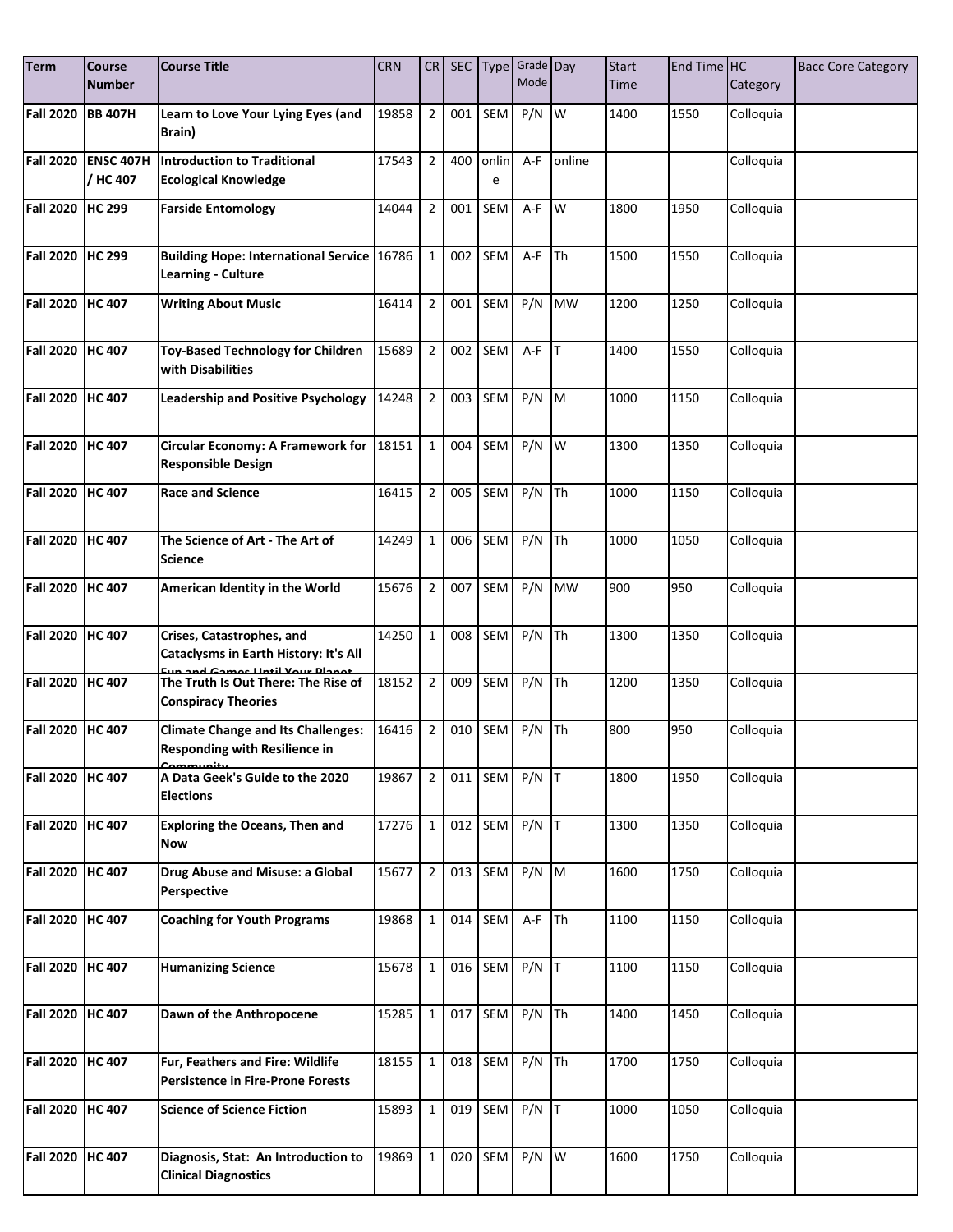| <b>Term</b>      | <b>Course</b>                | <b>Course Title</b>                                                                | <b>CRN</b> | CR             |     |            | SEC Type Grade Day |             | <b>Start</b> | End Time HC |           | <b>Bacc Core Category</b> |
|------------------|------------------------------|------------------------------------------------------------------------------------|------------|----------------|-----|------------|--------------------|-------------|--------------|-------------|-----------|---------------------------|
|                  | <b>Number</b>                |                                                                                    |            |                |     |            | Mode               |             | <b>Time</b>  |             | Category  |                           |
| <b>Fall 2020</b> | <b>HC 407</b>                | <b>Vampires, Race, and Gender</b>                                                  | 17103      | $\overline{2}$ | 021 | SEM        | A-F                | <b>MW</b>   | 1600         | 1650        | Colloquia |                           |
| <b>Fall 2020</b> | <b>HC 407</b>                | <b>Illegitimate Music: Improvisation</b><br>and Original Instrumentation           | 19872      | $\overline{2}$ | 023 | SEM        | P/N                | W           | 1000         | 1150        | Colloquia |                           |
| <b>Fall 2020</b> | <b>HC 407</b>                | "One Smalle Ladleful:" The Poetry<br>of Hunger                                     | 18157      | $\mathbf{1}$   | 024 | SEM        | $P/N$ T            |             | 1200         | 1350        | Colloquia |                           |
| <b>Fall 2020</b> | <b>HC 407</b>                | <b>Science, Ethics and Star Trek</b>                                               | 18158      | $\mathbf{1}$   | 025 | SEM        | A-F                | Th          | 1500         | 1550        | Colloquia |                           |
| <b>Fall 2020</b> | <b>HC 407</b>                | Life - The Biosphere Through Space<br>and Time                                     | 19876      | $\overline{2}$ | 026 | SEM        | $P/N$ M            |             | 1000         | 1150        | Colloquia |                           |
| <b>Fall 2020</b> | <b>HC 407</b>                | <b>Native American Perspectives</b>                                                | 19877      | $\overline{2}$ | 027 | SEM        | A-F                | W           | 1200         | 1350        | Colloquia |                           |
| <b>Fall 2020</b> | <b>HC 407</b>                | <b>Understanding the Robotics</b><br><b>Revolution</b>                             | 18160      | $\overline{2}$ | 028 | SEM        | P/N                | <b>TTh</b>  | 1200         | 1250        | Colloquia |                           |
| <b>Fall 2020</b> | <b>HC 407</b>                | "The Play's the Thing": A Survey of<br>Theater                                     | 15905      | $\mathbf{1}$   | 030 | SEM        | $P/N$ F            |             | 1100         | 1150        | Colloquia |                           |
| <b>Fall 2020</b> | <b>HC 407</b>                | <b>Robots and Romance</b>                                                          | 14717      | $\overline{2}$ | 031 | SEM        | P/N                | <b>Iw</b>   | 1600         | 1850        | Colloquia |                           |
| <b>Fall 2020</b> | <b>HC 407</b>                | <b>Gender, Sexual Politics, and Music:</b><br>Case Studies in Musical Identity and | 17200      | $\mathbf{1}$   | 032 | SEM        | $P/N$ F            |             | 1200         | 1350        | Colloquia |                           |
| <b>Fall 2020</b> | <b>HC 407</b>                | <b>Adaptation for the Stage</b>                                                    | 17201      | $\overline{2}$ | 033 | SEM        | A-F                | <b>MW</b>   | 1300         | 1350        | Colloquia |                           |
| <b>Fall 2020</b> | <b>HC 407</b>                | <b>Disruptive Innovation: Can You</b><br><b>Disrupt from Within?</b>               | 16693      | $\mathbf 1$    | 034 | SEM        | $P/N$ M            |             | 1400         | 1550        | Colloquia |                           |
| <b>Fall 2020</b> | HC 407                       | <b>Philosophy of Happiness</b>                                                     | 19878      | $\overline{2}$ | 035 | SEM        | P/N                | <b>TTh</b>  | 800          | 950         | Colloquia |                           |
| <b>Fall 2020</b> | <b>HC 407</b>                | Resilience, the Personal and the<br><b>Political</b>                               | 19881      | $\overline{2}$ | 036 | SEM        | P/N                | IТ          | 1600         | 1750        | Colloquia |                           |
| <b>Fall 2020</b> | <b>HC 407</b>                | <b>Imaging the Universe</b>                                                        | 18857      | $\mathbf{1}$   | 038 | SEM        | $P/N$ M            |             | 1700         | 1750        | Colloquia |                           |
| <b>Fall 2020</b> | <b>HC 407</b>                | <b>What Is Creativity?</b>                                                         | 19882      | $\overline{2}$ | 039 | SEM        | $P/N$ M            |             | 1400         | 1550        | Colloquia |                           |
| <b>Fall 2020</b> | <b>HC 407</b>                | <b>Contemporary Questions</b>                                                      | 19921      | $\overline{2}$ | 040 | SEM        | $P/N$ W            |             | 1000         | 1150        | Colloquia |                           |
| <b>Fall 2020</b> | <b>HC 407</b>                | Diagnosis, Stat: An Introduction to<br><b>Clinical Diagnostics</b>                 | 20364      | $\mathbf{1}$   | 041 | SEM        | $P/N$ W            |             | 1600         | 1750        | Colloquia |                           |
| <b>Fall 2020</b> | <b>HC 407</b>                | Road Trip to Nowhere: Hollywood<br><b>Encounters the Counterculture</b>            | 20464      | $\mathbf{1}$   | 042 | SEM        | A-F                | <b>I</b> Th | 1600         | 1750        | Colloquia |                           |
| <b>Fall 2020</b> | <b>HC 407</b>                | <b>Lady Detectives</b>                                                             | 20105      | $\overline{2}$ | 400 | onlin<br>e | P/N                | online      |              |             | Colloquia |                           |
| <b>Fall 2020</b> | HC 407 /<br><b>ENSC 407H</b> | <b>Introduction to Traditional</b><br><b>Ecological Knowledge</b>                  | 17542      | $\overline{2}$ | 401 | onlin<br>e | A-F                | online      |              |             | Colloquia |                           |
| <b>Fall 2020</b> | <b>PH 407H</b>               | The Mystery of Consciousness                                                       | 17105      | $\mathbf{1}$   | 001 | SEM        | $A-F$ $F$          |             | 1400         | 1450        | Colloquia |                           |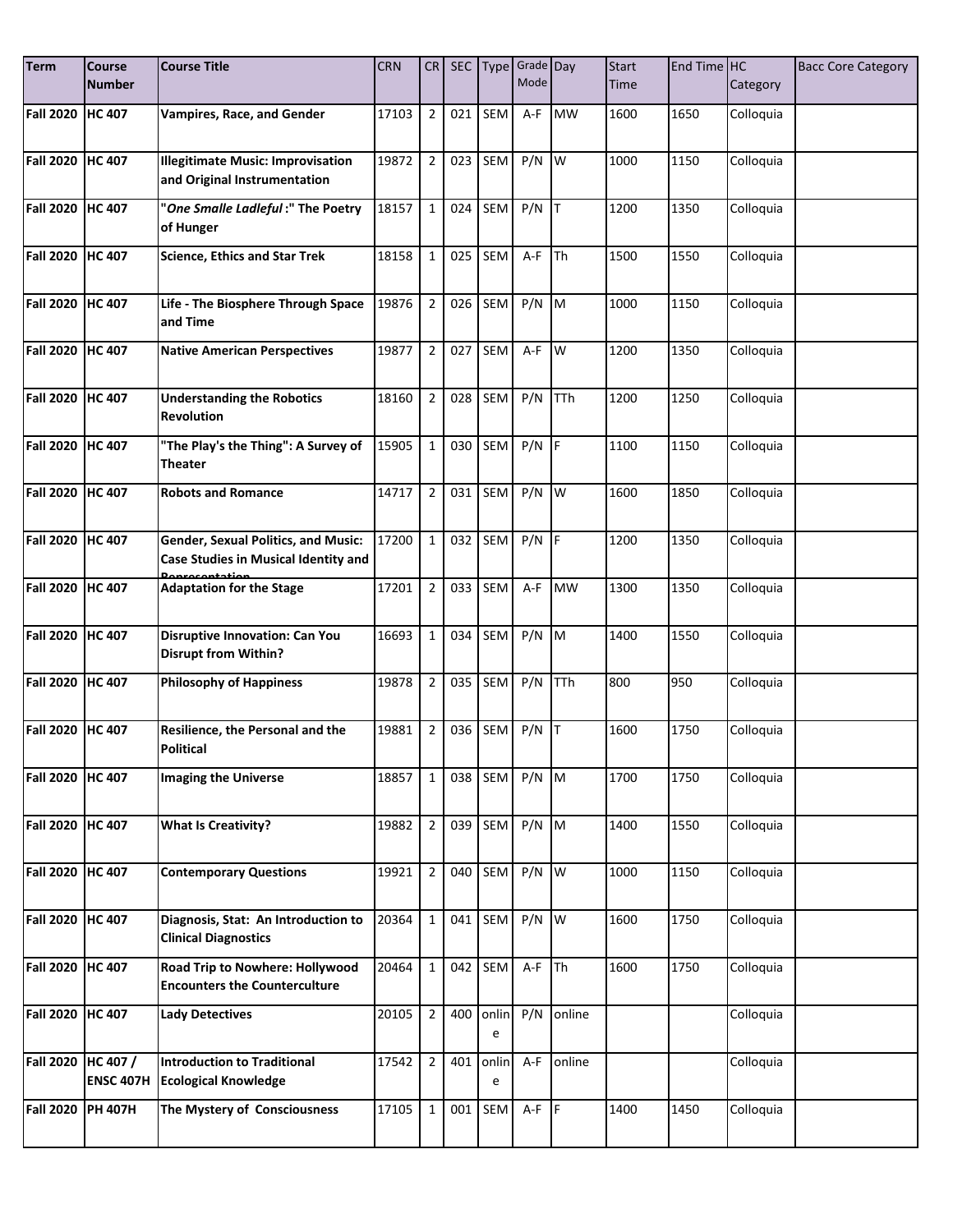| <b>Term</b>       | Course<br><b>Number</b> | <b>Course Title</b>                                    | <b>CRN</b> | CR             |     |            | SEC Type Grade Day<br>Mode |                             | <b>Start</b><br><b>Time</b>               | End Time HC                 | Category | <b>Bacc Core Category</b> |
|-------------------|-------------------------|--------------------------------------------------------|------------|----------------|-----|------------|----------------------------|-----------------------------|-------------------------------------------|-----------------------------|----------|---------------------------|
|                   |                         |                                                        |            |                |     |            |                            |                             |                                           |                             |          |                           |
| <b>Fall 2020</b>  | <b>BA 160H</b>          | <b>B-Engaged</b>                                       | 15898      | $\overline{2}$ | 010 | <b>LEC</b> | A-F                        | <b>TTh</b>                  | 1100                                      | 1150                        | Elective |                           |
| <b>Fall 2020</b>  | <b>BA 160H</b>          | <b>B-Engaged</b>                                       | 15900      | $\overline{2}$ | 012 | LEC        | A-F                        | <b>TTh</b>                  | 1300                                      | 1350                        | Elective |                           |
| <b>Fall 2020</b>  | <b>BA 160H</b>          | <b>B-Engaged</b>                                       | 16443      | $\overline{2}$ | 014 | LEC        | A-F                        | TTh                         | 1400                                      | 1450                        | Elective |                           |
| <b>Fall 2020</b>  | <b>BA 160H</b>          | <b>B-Engaged</b>                                       | 15897      |                | 019 | <b>REC</b> | $A-F$ $F$                  |                             | 0900                                      | 0950                        | Elective |                           |
| <b>Fall 2020</b>  | <b>BA 211H</b>          | <b>Financial Accounting</b>                            | 16322      | $\overline{4}$ | 001 | LEC        | A-F                        | TTh                         | 0800                                      | 0950                        | Elective |                           |
| <b>Fall 2020</b>  | <b>BA 281H</b>          | <b>Professional Development</b>                        | 17528      | 3              | 001 | LEC        | A-F                        | TTh                         | 830                                       | 950                         | Elective |                           |
| <b>Fall 2020</b>  | <b>BA 352H</b>          | <b>Managing Individual and Team</b><br>Performance     | 19893      | $\overline{4}$ | 001 | LEC        | A-F                        | <b>MW</b>                   | 1000                                      | 1150                        | Elective |                           |
| <b>Fall 2020</b>  | <b>BA 370H</b>          | <b>Business Information Systems</b><br><b>Overview</b> | 19895      | $\overline{4}$ | 001 | <b>LEC</b> |                            | A-F MW                      | 1200                                      | 1350                        | Elective |                           |
| Fall 2020 BI 445H |                         | <b>Evolution</b>                                       | 17590      | 3              | 001 | LEC        | A-F                        | TTh                         | 1400                                      | 1520                        | Elective |                           |
| <b>Fall 2020</b>  | <b>CBEE 101H</b>        | CHE, BIOE and ENVE Orientation                         | 13485      |                | 030 | <b>LEC</b> | $A-F$ M                    |                             | 1800                                      | 1850                        | Elective |                           |
|                   | Fall 2020 CBEE 101H     | CHE, BIOE and ENVE Orientation                         | 19819      | $\overline{2}$ | 031 | STU        | $A-F$ $F$                  |                             | 1400                                      | 1550                        | Elective |                           |
| <b>Fall 2020</b>  | <b>CBEE 101H</b>        | CHE, BIOE and ENVE Orientation                         | 20198      | $\overline{2}$ | 032 | LAB        | A-F                        | Th                          | 1600                                      | 1750                        | Elective |                           |
| <b>Fall 2020</b>  | CBEE 211H               | <b>Material Balances and</b><br><b>Stoichiometry</b>   | 14745      |                | 001 | LEC        | A-F                        | MF                          | 1200                                      | 1250                        | Elective |                           |
| <b>Fall 2020</b>  | <b>CBEE 211H</b>        | <b>Material Balances and</b><br><b>Stoichiometry</b>   | 14746      |                | 010 | <b>REC</b> | A-F                        | W                           | 1200                                      | 1250                        | Elective |                           |
| <b>Fall 2020</b>  | <b>CBEE 211H</b>        | <b>Material Balances and</b><br>Stoichiometry          | 14747      | $\mathbf{1}$   | 011 | STU        | A-F                        | W                           | 1400                                      | 1450                        | Elective |                           |
| <b>Fall 2020</b>  | CH 361H                 | <b>Experimental Chemistry I</b>                        | 12006      | 3              | 001 | LEC        | $A-F$ M                    |                             | 1500                                      | 1550                        | Elective |                           |
| <b>Fall 2020</b>  | <b>CH 361H</b>          | <b>Experimental Chemistry I</b>                        | 12007      |                | 011 | LAB        | A-F                        | <b>TTh</b>                  | 800                                       | 1120                        | Elective |                           |
| <b>Fall 2020</b>  | CH 361H                 | <b>Experimental Chemistry I</b>                        | 12008      |                | 012 | LAB        | $A-F$                      | <b>TTh</b>                  | 1300                                      | 1620                        | Elective |                           |
| <b>Fall 2020</b>  | <b>CH 361H</b>          | <b>Experimental Chemistry I</b>                        | 18477      |                | 013 | LAB        | A-F                        | WF                          | 1200                                      | 1520                        | Elective |                           |
| <b>Fall 2020</b>  | <b>CH 461H</b>          | <b>Experimental Chemistry II</b>                       | 12239      | 3              | 001 | LEC        | A-F                        | TTh, see<br>details         | $Wk 0-3$ :<br>TTh 1200-<br>1320           | Wk 4-10:<br>T 1200-<br>1320 | Elective |                           |
| <b>Fall 2020</b>  | CH 461H                 | <b>Experimental Chemistry II</b>                       | 12260      |                | 010 | LAB        | A-F                        | T 1330-<br>1550<br>$AND ->$ | Wk 0-3: Th Wk 4-10:<br>1330-1550 Th 1200- | 1550                        | Elective |                           |
| <b>Fall 2020</b>  | <b>CH 464H</b>          | <b>Experimental Chemistry II</b>                       | 12009      | 3              | 001 | LEC        | A-F M                      |                             | 1300                                      | 1350                        | Elective |                           |
| <b>Fall 2020</b>  | <b>CH 464H</b>          | <b>Experimental Chemistry II</b>                       | 12240      |                | 011 | LAB        |                            | A-F MW                      | M 1400-<br>1650                           | W 1300-<br>1650             | Elective |                           |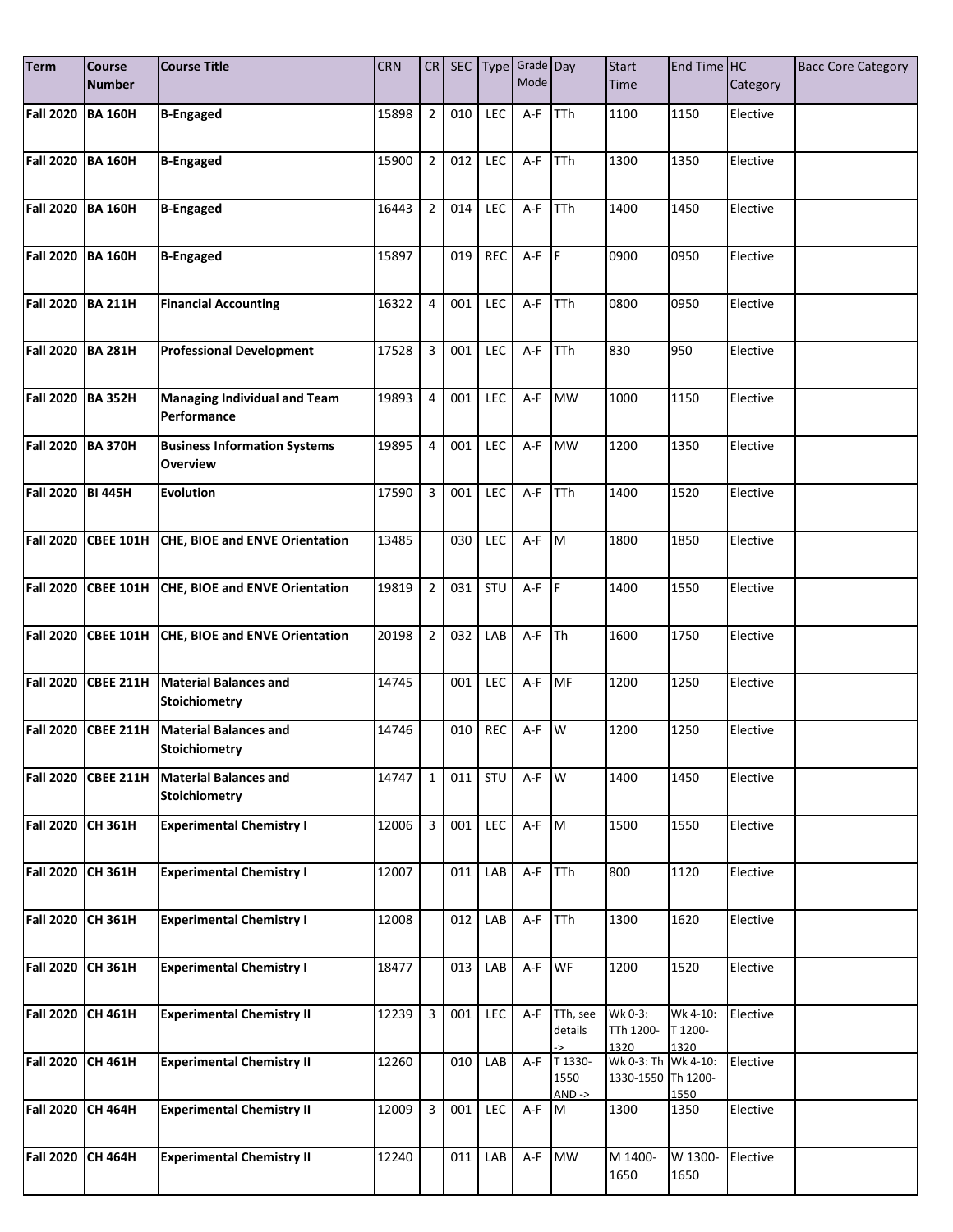| <b>Term</b>      | Course<br><b>Number</b>  | <b>Course Title</b>                                        | <b>CRN</b> | CR             |     |            | SEC Type Grade Day<br>Mode |            | <b>Start</b><br><b>Time</b> | End Time HC | Category | <b>Bacc Core Category</b> |
|------------------|--------------------------|------------------------------------------------------------|------------|----------------|-----|------------|----------------------------|------------|-----------------------------|-------------|----------|---------------------------|
|                  |                          |                                                            |            |                |     |            |                            |            |                             |             |          |                           |
| <b>Fall 2020</b> | <b>CHE 331H</b>          | <b>Transport Phenomena I</b>                               | 14758      |                | 001 | <b>LEC</b> | A-F                        | <b>MWF</b> | 1000                        | 1050        | Elective |                           |
| <b>Fall 2020</b> | <b>CHE 331H</b>          | <b>Transport Phenomena I</b>                               | 19805      | $\mathbf{1}$   | 010 | STU        | A-F                        | <b>MF</b>  | 1300                        | 1350        | Elective |                           |
| <b>Fall 2020</b> | <b>CS 160H</b>           | <b>Computer Science Orientation</b>                        | 17507      | 3              | 001 | LEC        | A-F                        | <b>MW</b>  | 1300                        | 1350        | Elective |                           |
| <b>Fall 2020</b> | <b>CS 160H</b>           | <b>Computer Science Orientation</b>                        | 17524      |                | 010 | LAB        | $A-F$ $F$                  |            | 1000                        | 1150        | Elective |                           |
| <b>Fall 2020</b> | <b>CS 321H</b>           | Introduction to Theory of<br>Computation                   | 17465      | 3              | 001 | LEC        | A-F                        | <b>MWF</b> | 1400                        | 1450        | Elective |                           |
| <b>Fall 2020</b> |                          | <b>DSGN 341H Design Thinking and Process</b><br>Innovation | 20046      | $\overline{4}$ | 001 | LEC        | A-F                        | TTh        | 1000                        | 1150        | Elective |                           |
| <b>Fall 2020</b> |                          | <b>ENGR 201H Electrical Fundamentals I</b>                 | 17348      | $\overline{3}$ | 001 | LEC        | $A-F$                      | TTh        | 1600                        | 1650        | Elective |                           |
| <b>Fall 2020</b> |                          | <b>ENGR 201H Electrical Fundamentals I</b>                 | 17349      |                | 010 | LAB        | A-F                        | <b>Th</b>  | 1200                        | 1350        | Elective |                           |
| <b>Fall 2020</b> | <b>ENGR 211H Statics</b> |                                                            | 16713      | $\overline{3}$ | 001 | LEC        | A-F                        | <b>MW</b>  | 1600                        | 1650        | Elective |                           |
| <b>Fall 2020</b> | <b>ENGR 211H Statics</b> |                                                            | 16714      |                | 020 | <b>REC</b> | $A-F$ $F$                  |            | 1000                        | 1150        | Elective |                           |
| <b>Fall 2020</b> | <b>HC 002</b>            | <b>HC Peer Mentor Program</b>                              | 18718      | $\mathbf 0$    | 001 | Ind<br>Stu | $N/A$ M                    |            | 1700                        | 1750        | Elective |                           |
| <b>Fall 2020</b> | <b>HC 002</b>            | <b>HC Peer Mentor Program</b>                              | 18719      | $\mathbf 0$    | 002 | Ind<br>Stu | N/A                        | W          | 1600                        | 1650        | Elective |                           |
| <b>Fall 2020</b> | <b>HC 409</b>            | <b>Conversants</b>                                         | 11190      | $\mathbf{1}$   | 007 | PRA<br>C   | P/N                        |            |                             |             | Elective |                           |
| <b>Fall 2020</b> | <b>HC 409</b>            | <b>HC Peer Mentor Program</b>                              | 15679      | $\mathbf{1}$   | 009 | PRA<br>C   | P/N                        | M          | 1700                        | 1750        | Elective |                           |
| <b>Fall 2020</b> | <b>HC 409</b>            | <b>HC Peer Mentor Program</b>                              | 15793      | $\mathbf{1}$   | 010 | PRA<br>C   | $P/N$ W                    |            | 1600                        | 1650        | Elective |                           |
| <b>Fall 2020</b> |                          | MATS 321H Introduction to Materials Science                | 18660      | 4              | 001 | LEC        | A-F                        | <b>TTh</b> | 1200                        | 1350        | Elective |                           |
| <b>Fall 2020</b> | <b>ME 382H</b>           | Introduction to Design                                     | 13972      |                | 001 | <b>LEC</b> | A-F                        | <b>MWF</b> | 1200                        | 1250        | Elective |                           |
| <b>Fall 2020</b> | <b>ME 382H</b>           | Introduction to Design                                     | 13973      | $\mathbf{1}$   | 010 | LAB        | $A-F$ $F$                  |            | 1000                        | 1150        | Elective |                           |
| <b>Fall 2020</b> | ME/NSE<br>311H           | Introduction to Thermal-Fluid<br><b>Sciences</b>           | 19885      | $\overline{4}$ | 001 | <b>LEC</b> | $A-F$                      | <b>TTh</b> | 1000                        | 1150        | Elective |                           |
| <b>Fall 2020</b> |                          | MIME 101H Introduction to MIME                             | 15902      | 3              | 001 | <b>LEC</b> |                            | A-F MW     | 1400                        | 1450        | Elective |                           |
| <b>Fall 2020</b> |                          | MIME 101H Introduction to MIME                             | 15903      |                | 010 | <b>REC</b> | $A-F$ $F$                  |            | 1200                        | 1350        | Elective |                           |
| <b>Fall 2020</b> |                          | MIME 101H Introduction to MIME                             | 15904      |                | 011 | REC        | $A-F$ $F$                  |            | 1400                        | 1550        | Elective |                           |
| <b>Fall 2020</b> |                          | MIME 101H Introduction to MIME                             | 20743      |                | 012 | REC        | $A-F$ $F$                  |            | 1800                        | 1950        | Elective |                           |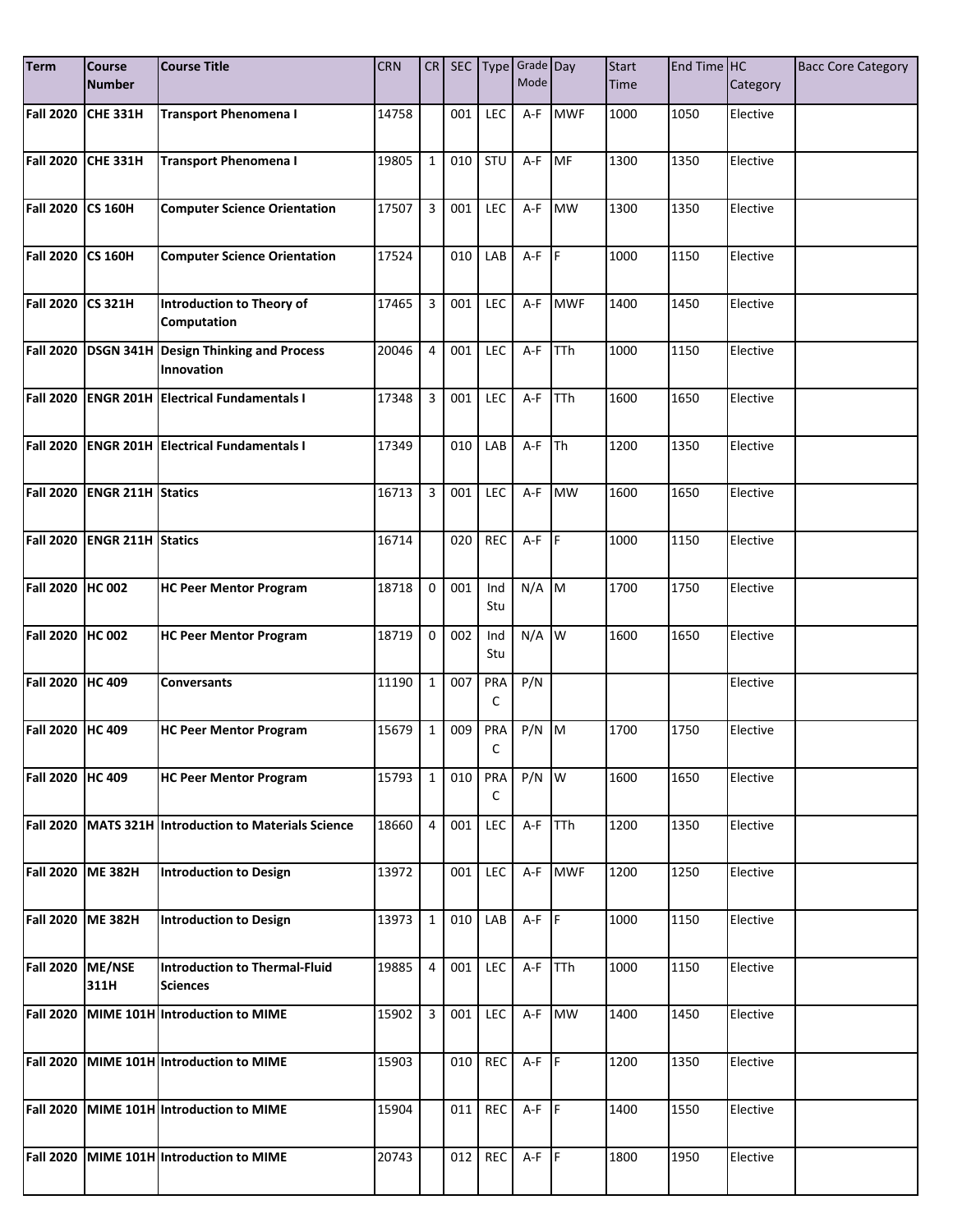| <b>Term</b>      | <b>Course</b><br><b>Number</b> | <b>Course Title</b>                              | <b>CRN</b> | CR             |     |            | SEC Type Grade Day<br>Mode |            | <b>Start</b><br>Time | End Time HC | Category | <b>Bacc Core Category</b> |
|------------------|--------------------------------|--------------------------------------------------|------------|----------------|-----|------------|----------------------------|------------|----------------------|-------------|----------|---------------------------|
| <b>Fall 2020</b> | <b>MTH 252H</b>                | <b>Integral Calculus</b>                         | 14691      | $\overline{4}$ | 002 | <b>LEC</b> | A-F                        | <b>MW</b>  | 1000                 | 1150        | Elective |                           |
| <b>Fall 2020</b> | <b>MTH 254H</b>                | <b>Vector Calculus I</b>                         | 12011      | $\overline{4}$ | 001 | LEC        | A-F                        | <b>MW</b>  | 1400                 | 1550        | Elective |                           |
| <b>Fall 2020</b> | <b>MTH 254H</b>                | Vector Calculus I                                | 13528      | $\overline{4}$ | 002 | <b>LEC</b> | $A-F$                      | <b>MW</b>  | 1600                 | 1750        | Elective |                           |
| <b>Fall 2020</b> | NSE/ME<br>311H                 | Introduction to Thermal-Fluid<br><b>Sciences</b> | 19886      | $\overline{4}$ | 001 | LEC        | A-F                        | <b>TTh</b> | 1000                 | 1150        | Elective |                           |
| <b>Fall 2020</b> | <b>PH 221H</b>                 | <b>Recitation for Physics 211</b>                | 12841      | $\mathbf{1}$   | 001 | REC        | $P/N$ T                    |            | 1100                 | 1150        | Elective |                           |
| <b>Fall 2020</b> | <b>PH 222H</b>                 | <b>Recitation for Physics 212</b>                | 18666      | $\mathbf{1}$   | 002 | <b>REC</b> | $P/N$ Th                   |            | 1100                 | 1150        | Elective |                           |
| <b>Fall 2020</b> | <b>PSY 399H</b>                | The Neuroscience Toolbox                         | 18165      | $\overline{4}$ | 001 | SEM        | A-F                        | <b>TTh</b> | 1000                 | 1150        | Elective |                           |
| <b>Fall 2020</b> | <b>PSY 399H</b>                | Honors Psychology Research                       | 19922      | $\mathbf{1}$   | 002 | LEC        | A-F M                      |            | 1500                 | 1550        | Elective |                           |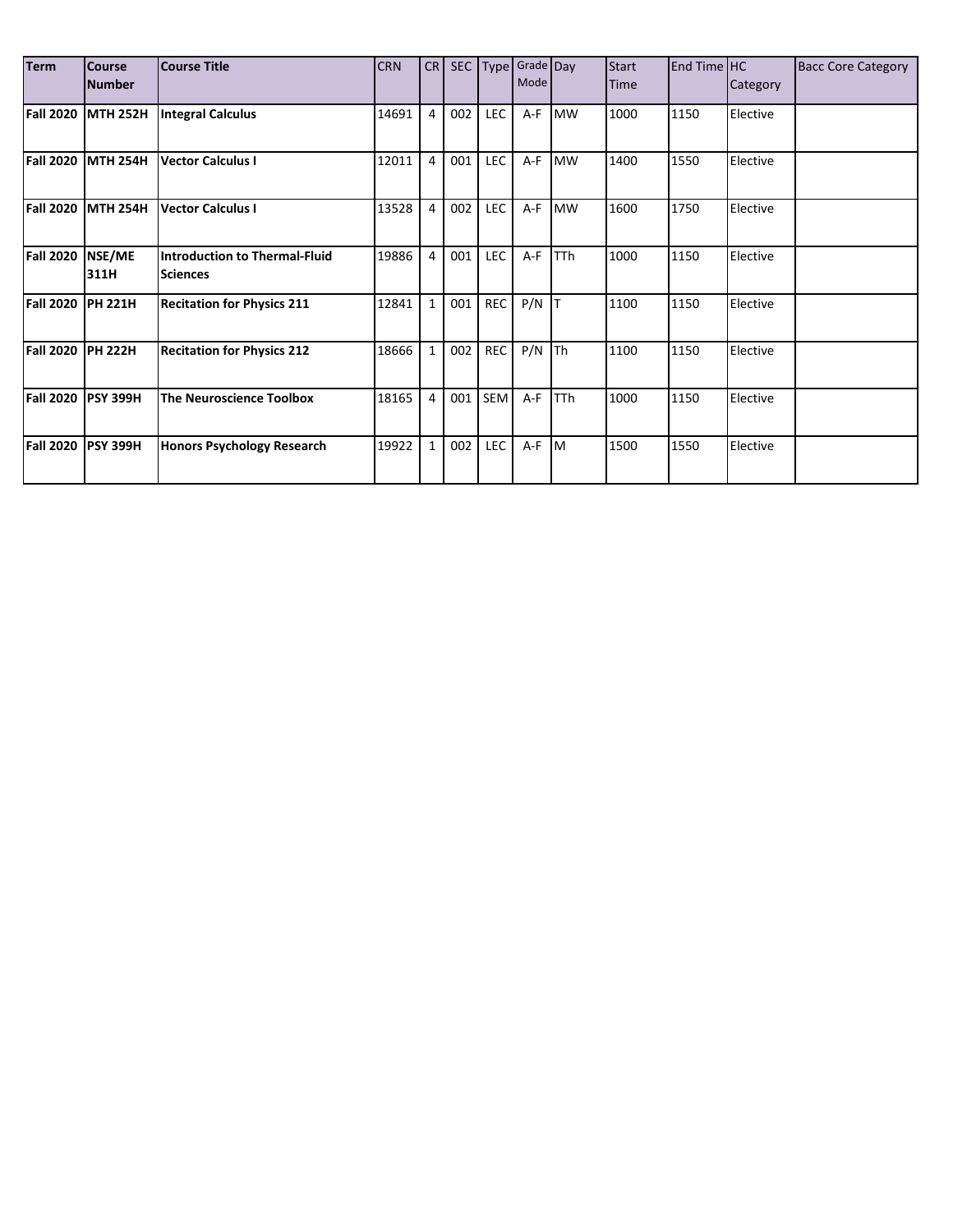| <b>Term</b>             | <b>Course</b><br><b>Number</b> | Course Title                                                 | <b>CRN</b> | CR I           | SEC |            | Type Grade Day<br>Mode |        | <b>Start</b><br><b>Time</b> | <b>End Time HC</b> | Category                                    | <b>Bacc Core Category</b> |
|-------------------------|--------------------------------|--------------------------------------------------------------|------------|----------------|-----|------------|------------------------|--------|-----------------------------|--------------------|---------------------------------------------|---------------------------|
| <b>Fall 2020 HC 408</b> |                                | lThesis: First-Year Resources and<br><b>Thesis Jumpstart</b> | 18675      | $\overline{2}$ | 004 | <b>LEC</b> | $P/N$ T                |        | 1600                        | 1750               | Elective/T<br>hesis                         |                           |
| <b>Fall 2020</b>        | <b>HC 408</b>                  | Thesis Stage 2: Explore & Build                              | 13351      |                | 001 | <b>HYB</b> | $P/N$ W                |        | 1700                        | 1750               | Thesis/Res<br>earch/Proj<br>$\sim$          |                           |
| <b>Fall 2020</b>        | <b>HC 408</b>                  | Thesis Stage 3: Commit                                       | 14251      |                | 002 | WS         | $P/N$ Th               |        | 1600                        | 1750               | Thesis/Res<br>earch/Proj<br>$\sim$          |                           |
| <b>Fall 2020 HC 408</b> |                                | Thesis Stage 4: Compose &<br><b>Complete</b>                 | 15097      |                | 003 | <b>WS</b>  | $P/N$  F               |        | 1400                        | 1550               | Thesis/Res<br>earch/Proj<br>$\sim$ + $\sim$ |                           |
| <b>Fall 2020 HC 408</b> |                                | Thesis Stage 2: Explore & Build                              | 20168      |                | 400 | onlin<br>e | P/N                    | online |                             |                    | Thesis/Res<br>earch/Proj<br>$\sim$ tc       |                           |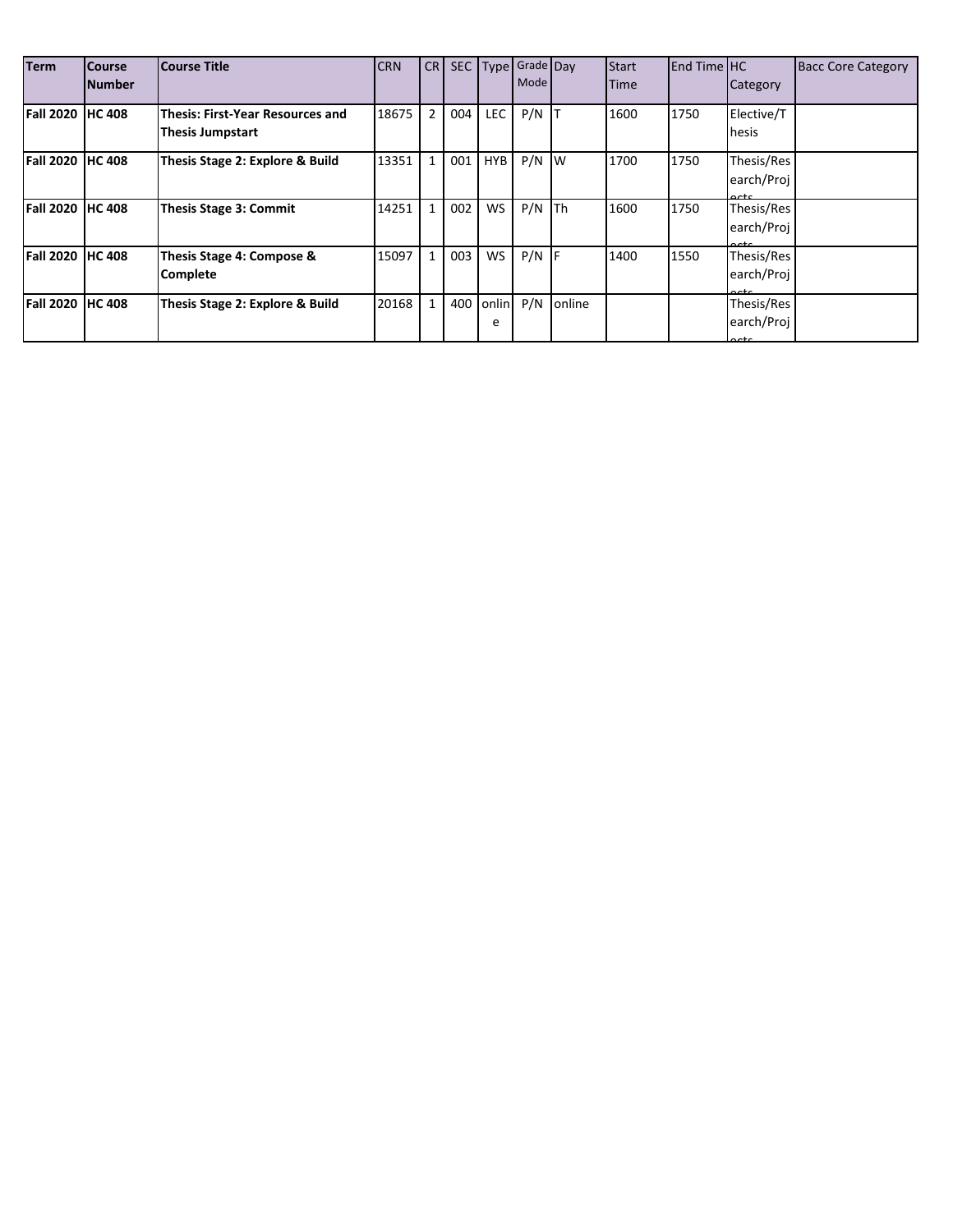| <b>Term</b>    | <b>Course</b><br><b>Number</b> | <b>Course Title</b>                                         | <b>CRN</b> | CR           | SEC |                  | Type Grade Day<br>Mode |             | <b>Start</b><br>Time | End Time HC | Category        | <b>Bacc Core Category</b>                |
|----------------|--------------------------------|-------------------------------------------------------------|------------|--------------|-----|------------------|------------------------|-------------|----------------------|-------------|-----------------|------------------------------------------|
|                |                                |                                                             |            |              |     |                  |                        |             |                      |             |                 |                                          |
| Winter<br>2021 | <b>ANTH 481H</b>               | <b>Natural Resources and Community</b><br>Values            | 40557      | 3            | 001 | <b>HYB</b>       | A-F                    | W           | 1000                 | 1120        | <b>BaccCore</b> | Science, Technology,<br>Society          |
| Winter<br>2021 | <b>BI 222H</b>                 | <b>Principles of Biology: Organisms</b>                     | 39801      | 4            | 001 | LEC              | $A-F$                  | MWF&<br>GRP | 1300                 | 1350        | <b>BaccCore</b> | <b>Biological Sciences</b>               |
| Winter<br>2021 | <b>BI 222H</b>                 | <b>Principles of Biology: Organisms</b>                     | 39802      |              | 010 | LAB              | A-F                    | منه<br>W    | 1400                 | 1650        | <b>BaccCore</b> | <b>Biological Sciences</b>               |
| Winter<br>2021 | <b>BI 222H</b>                 | <b>Principles of Biology: Organisms</b>                     | 39803      |              | 011 | LAB              | A-F                    | Th          | 800                  | 1050        | <b>BaccCore</b> | <b>Biological Sciences</b>               |
| Winter<br>2021 | <b>BI 222H</b>                 | <b>Principles of Biology: Organisms</b>                     | 39804      |              | 012 | LAB              | A-F                    | F           | 1400                 | 1650        | <b>BaccCore</b> | <b>Biological Sciences</b>               |
| Winter<br>2021 | <b>CH 232H</b>                 | <b>General Chemistry</b>                                    | 33705      | 4            | 001 | LEC              | A-F                    | <b>MWF</b>  | 1200                 | 1250        | <b>BaccCore</b> | <b>Physical Sciences</b>                 |
| Winter         | <b>CH 232H</b>                 | <b>General Chemistry</b>                                    | 33808      |              | 010 | <b>REC</b>       | $A-F$ $T$              |             | 1400                 | 1450        | <b>BaccCore</b> | <b>Physical Sciences</b>                 |
| 2021<br>Winter | <b>CH 232H</b>                 | <b>General Chemistry</b>                                    | 33809      |              | 011 | <b>REC</b>       | $A-F$ Th               |             | 1100                 | 1150        | <b>BaccCore</b> | <b>Physical Sciences</b>                 |
| 2021<br>Winter | <b>CH 262H</b>                 | Laboratory for Chemistry 232H                               | 33706      | $\mathbf{1}$ | 010 | LAB              | $A-F$ T                |             | 1500                 | 1750        | <b>BaccCore</b> | <b>Physical Sciences</b>                 |
| 2021           |                                |                                                             |            |              |     |                  |                        |             |                      |             |                 |                                          |
| Winter<br>2021 | <b>CH 262H</b>                 | Laboratory for Chemistry 232H                               | 33707      | $\mathbf{1}$ | 011 | LAB              | A-F                    | Th          | 1200                 | 1450        | <b>BaccCore</b> | <b>Physical Sciences</b>                 |
| Winter<br>2021 | <b>ES 223H</b>                 | <b>Survey of African American Studies</b><br>Ш              | 39806      | 4            | 001 | LEC              | A-F                    | TTh         | 1400                 | 1550        | <b>BaccCore</b> | Difference, Power,<br>and Discrimination |
| Winter<br>2021 | <b>FILM 245H</b>               | The New American Cinema                                     | 39807      | 4            | 001 | LEC              | A-F                    | TTh         | 1600                 | 1720        | <b>BaccCore</b> | Literature and the<br>Arts               |
| Winter<br>2021 | <b>HC 199</b>                  | <b>Honors Writing</b>                                       | 32334      | 3            | 001 | LEC              | A-F                    | <b>MWF</b>  | 1000                 | 1050        | <b>BaccCore</b> | Writing II                               |
| Winter<br>2021 | <b>HC 199</b>                  | <b>Honors Writing</b>                                       | 30956      | 3            | 002 | LEC              | A-F                    | <b>MWF</b>  | 1100                 | 1150        | <b>BaccCore</b> | Writing II                               |
| Winter<br>2021 | <b>HC 199</b>                  | <b>Honors Writing</b>                                       | 33310      | 3            | 003 | LEC              | A-F                    | TTh         | 1000                 | 1120        | <b>BaccCore</b> | <b>Writing II</b>                        |
| Winter<br>2021 | <b>HSTS 417H</b>               | <b>History of Medicine</b>                                  | 38114      | 4            | 001 | LEC              | A-F                    | <b>TTh</b>  | 1000                 | 1150        | <b>BaccCore</b> | Science,<br>Technology, Society          |
| Winter<br>2021 | <b>MUS 101H</b>                | <b>Music Appreciation: A Survey</b>                         | 36874      | 3            | 001 | LEC              | A-F                    | <b>MWF</b>  | 900                  | 950         | <b>BaccCore</b> | Literature and the<br>Arts               |
| Winter<br>2021 | <b>PAC 293H</b>                | <b>Interdisciplinary Yoga: Mindfulness</b><br><b>Skills</b> | 36875      | $\mathbf{1}$ | 001 | <b>ACT</b>       | $A-F$ Th               |             | 1400                 | 1550        | <b>BaccCore</b> | Fitness                                  |
| Winter<br>2021 | <b>PH 213H</b>                 | <b>General Physics with Calculus</b>                        | 38473      | 4            | 001 | LEC              | A-F                    | <b>MWF</b>  | 1300                 | 1350        | <b>BaccCore</b> | <b>Physical Sciences</b>                 |
| Winter<br>2021 | <b>PH 213H</b>                 | <b>General Physics with Calculus</b>                        | 38541      |              | 010 | LAB              | A-F W                  |             | 1400                 | 1550        | <b>BaccCore</b> | <b>Physical Sciences</b>                 |
| Winter<br>2021 | <b>PH 213H</b>                 | <b>General Physics with Calculus</b>                        | 38474      |              | 020 | LAB              | $A-F$ $W$              |             | 1600                 | 1750        | <b>BaccCore</b> | <b>Physical Sciences</b>                 |
| Winter<br>2021 | <b>PH 222H</b>                 | <b>Recitation for Physics 212</b>                           | 32580      | $\mathbf{1}$ | 001 | REC <sup>I</sup> | $P/N$ T                |             | 1100                 | 1150        | <b>BaccCore</b> | <b>Physical Sciences</b>                 |
| Winter<br>2021 | <b>PH 223H</b>                 | <b>Recitation for Physics 213</b>                           | 32579      | $\mathbf{1}$ | 001 | REC              | $P/N$ Th               |             | 1100                 | 1150        | <b>BaccCore</b> | <b>Physical Sciences</b>                 |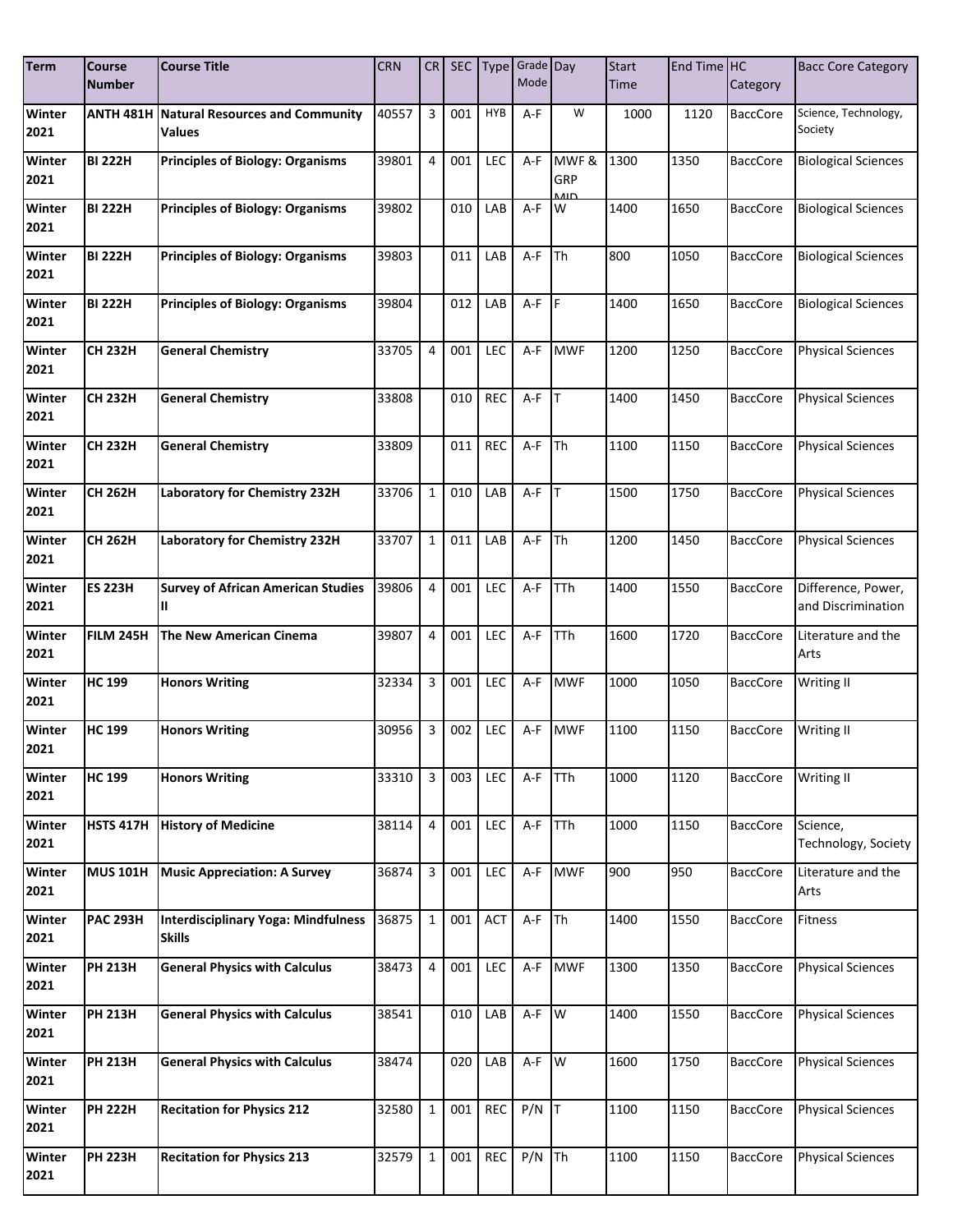| <b>Term</b>           | Course<br><b>Number</b> | <b>Course Title</b>                                               | <b>CRN</b> | <b>CR</b>      | <b>SEC</b> | <b>Type</b> | Grade Day<br>Mode |            | <b>Start</b><br><b>Time</b> | End Time HC | Category        | <b>Bacc Core Category</b>                |
|-----------------------|-------------------------|-------------------------------------------------------------------|------------|----------------|------------|-------------|-------------------|------------|-----------------------------|-------------|-----------------|------------------------------------------|
| Winter<br>2021        | <b>PH 313H</b>          | <b>Energy Alternatives</b>                                        | 36876      | $\overline{3}$ | 001        | LEC         | $A-F$             | <b>MWF</b> | 900                         | 950         | <b>BaccCore</b> | Science,<br>Technology, Society          |
| Winter<br>2021        | PHL/REL<br>160H         | <b>Quests for Meaning: World</b><br><b>Religions</b>              | 35340      | 4              | 001        | LEC         | $A-F$             | <b>TTh</b> | 1000                        | 1150        | <b>BaccCore</b> | <b>Cultural Diversity</b>                |
| Winter<br>2021        | PHL/REL<br>443H         | <b>World Views and Environmental</b><br><b>Values</b>             | 39836      | 3              | 001        | LEC         | $A-F$             | <b>MW</b>  | 1400                        | 1520        | <b>BaccCore</b> | Contemporary<br><b>Global Issues</b>     |
| Winter<br>2021        | PHL/REL<br>444H         | <b>Biomedical Ethics</b>                                          | 39837      | $\overline{4}$ | 001        | LEC         | $A-F$             | <b>MW</b>  | 1200                        | 1350        | <b>BaccCore</b> | Science,<br>Technology, Society          |
| Winter<br>2021        | <b>PS 110H</b>          | <b>Governing After the Zombie</b><br>Apocalypse                   | 38348      | 3              | 001        | LEC         | $A-F$             | TTh        | 1200                        | 1320        | <b>BaccCore</b> | Difference, Power,<br>and Discrimination |
| Winter<br>2021        | <b>PS 366H</b>          | From Atlantis to Utopia: The Politics 38361<br>of the Ideal State |            | 4              | 001        | LEC         | $A-F$             | <b>TTh</b> | 1400                        | 1550        | <b>BaccCore</b> | Social Processes and<br>Institutions     |
| Winter<br>2021        | <b>REL/PHL</b><br>160H  | <b>Quests for Meaning: World</b><br><b>Religions</b>              | 35341      | 4              | 001        | LEC         | $A-F$             | <b>TTh</b> | 1000                        | 1150        | <b>BaccCore</b> | <b>Cultural Diversity</b>                |
| Winter<br>2021        | <b>REL/PHL</b><br>443H  | <b>World Views and Environmental</b><br><b>Values</b>             | 39843      | 3              | 001        | LEC         | $A-F$             | <b>MW</b>  | 1400                        | 1520        | <b>BaccCore</b> | Contemporary<br><b>Global Issues</b>     |
| <b>Winter</b><br>2021 | <b>REL/PHL</b><br>444H  | <b>Biomedical Ethics</b>                                          | 39845      | 4              | 001        | LEC         | $A-F$             | <b>MW</b>  | 1200                        | 1350        | <b>BaccCore</b> | Science,<br>Technology, Society          |
| Winter<br>2021        |                         | WGSS 325H Disney: Gender, Race, and Empire                        | 39847      | 3              | 001        | LEC         | $A-F$             | W          | 1600                        | 1850        | <b>BaccCore</b> | Difference, Power,<br>and Discrimination |
| Winter<br>2021        | <b>WR 121H</b>          | <b>English Composition</b>                                        | 38125      | 3              | 001        | LEC         | A-F               | <b>TTh</b> | 1200                        | 1320        | <b>BaccCore</b> | Writing I                                |
| Winter<br>2021        | <b>WR 327H</b>          | <b>Technical Writing</b>                                          | 39726      | 3              | 400        | onlin<br>e  | $A-F$             | online     |                             |             | <b>BaccCore</b> | <b>Writing II</b>                        |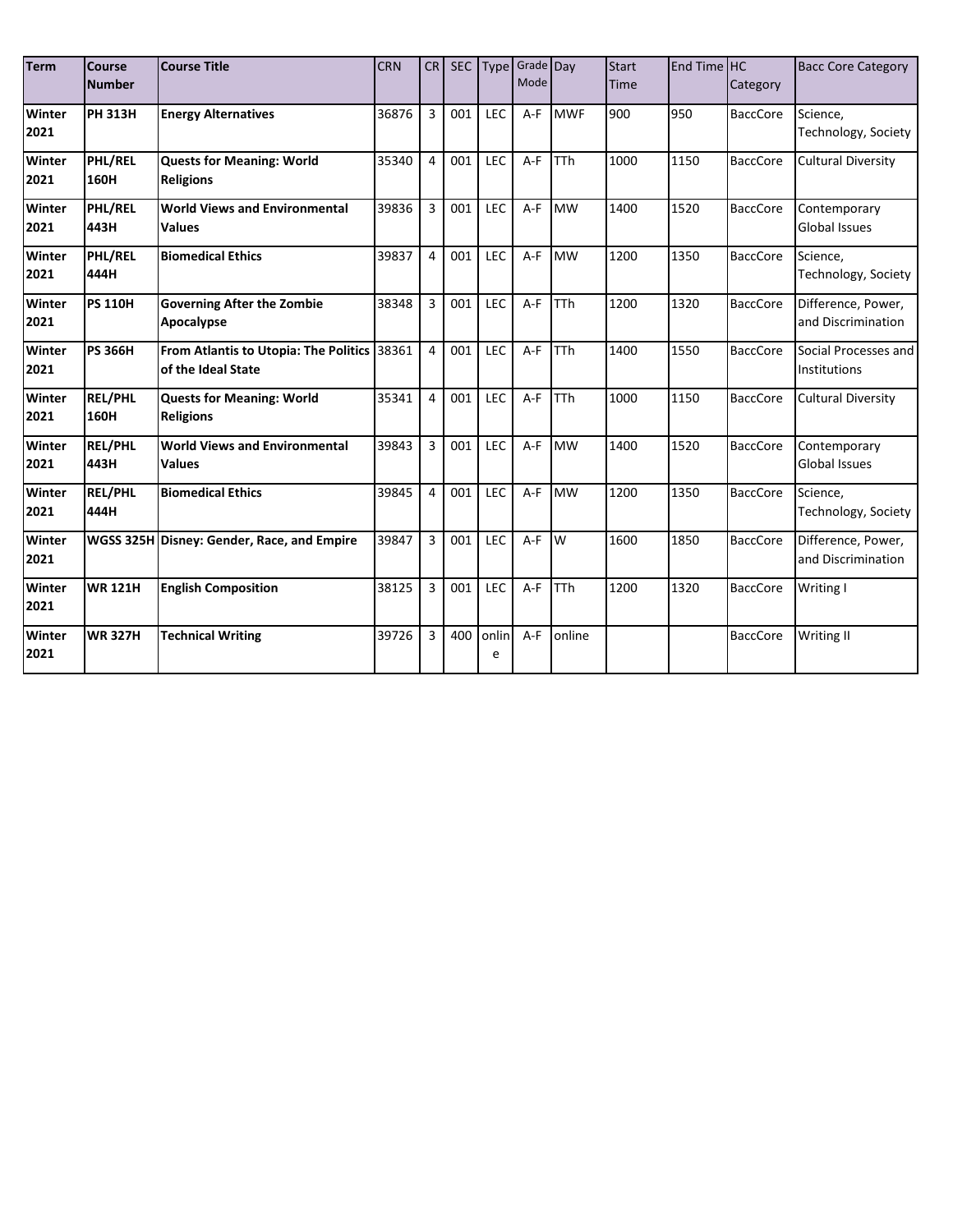| <b>Term</b>    | <b>Course</b><br><b>Number</b> | <b>Course Title</b>                                                                    | <b>CRN</b> | CR             | <b>SEC</b> | <b>Type</b> | Grade Day<br>Mode |                         | <b>Start</b><br>Time | End Time <sup>HC</sup> | Category  | <b>Bacc Core Category</b> |
|----------------|--------------------------------|----------------------------------------------------------------------------------------|------------|----------------|------------|-------------|-------------------|-------------------------|----------------------|------------------------|-----------|---------------------------|
| Winter<br>2021 | <b>HC 299</b>                  | <b>Building Hope: International Service</b><br>Learning - Impact                       | 34078      | $\mathbf{1}$   | 001        | SEM         | A-F               | <b>Th</b>               | 1400                 | 1450                   | Colloquia |                           |
| Winter<br>2021 | <b>HC 299</b>                  | Pandemics, Plagues, and<br>Philosophies: Who Lives, Who Dies,                          | 40561      | $\overline{2}$ | 002        | SEM         | A-F               | <b>MW</b>               | 1500                 | 1550                   | Colloquia |                           |
| Winter<br>2021 | <b>HC 407</b>                  | In Group Influence                                                                     | 36869      | $\overline{2}$ | 001        | SEM         | A-F               | <b>IF</b>               | 1000                 | 1150                   | Colloquia |                           |
| Winter<br>2021 | <b>HC 407</b>                  | Race, White Supremacy, and the<br><b>State of Oregon</b>                               | 36870      | $\overline{2}$ | 002        | SEM         | P/N               | <b>MW</b>               | 900                  | 950                    | Colloquia |                           |
| Winter<br>2021 | <b>HC 407</b>                  | God, Pain, and the Problem of Evil:<br>An Introduction to CS Lewis                     | 33163      | $\overline{2}$ | 003        | SEM         | P/N               | M                       | 1400                 | 1550                   | Colloquia |                           |
| Winter<br>2021 | <b>HC 407</b>                  | <b>Have Rocket Will Travel</b>                                                         | 39809      | $\overline{2}$ | 005        | SEM         | P/N               | $\mathsf{M}$            | 1000                 | 1150                   | Colloquia |                           |
| Winter<br>2021 | <b>HC 407</b>                  | <b>Historical Fictions and Fictional</b><br><b>Histories</b>                           | 36019      | $\overline{2}$ | 006        | SEM         | $P/N$ Th          |                         | 1000                 | 1150                   | Colloquia |                           |
| Winter<br>2021 | <b>HC 407</b>                  | Folly's Mirror: The Power and Reach 35594<br>of Contemporary Satire                    |            | $\overline{2}$ | 007        | SEM         | P/N               | <b>IT</b>               | 1000                 | 1150                   | Colloquia |                           |
| Winter<br>2021 | <b>HC</b> 407                  | <b>Science, Ethics and Star Trek</b>                                                   | 36020      | $\mathbf{1}$   | 008        | SEM         | A-F               | <b>Th</b>               | 1300                 | 1350                   | Colloquia |                           |
| Winter<br>2021 | <b>HC 407</b>                  | The Hidden History of Women at<br>OSU                                                  | 36021      | $\overline{2}$ | 009        | SEM         | P/N               | $\mathsf{I} \mathsf{w}$ | 1000                 | 1150                   | Colloquia |                           |
| Winter<br>2021 | <b>HC 407</b>                  | Enchanted Objects: Magic, Design,<br>and Data                                          | 36022      | $\overline{2}$ | 010        | SEM         | $P/N$ T           |                         | 1600                 | 1750                   | Colloquia |                           |
| Winter<br>2021 | <b>HC 407</b>                  | <b>Sacred Places and Links to Ancient</b><br>Astronomy                                 | 34079      | $\mathbf{1}$   | 011        | SEM         | $P/N$ T           |                         | 1300                 | 1350                   | Colloquia |                           |
| Winter<br>2021 | <b>HC 407</b>                  | <b>Science of Science Fiction</b>                                                      | 34080      | $\mathbf{1}$   | 012        | SEM         | $P/N$ Th          |                         | 1300                 | 1350                   | Colloquia |                           |
| Winter<br>2021 | <b>HC 407</b>                  | <b>Reimagining the City</b>                                                            | 36871      | $\overline{2}$ | 013        | SEM         | P/N               | W                       | 1400                 | 1550                   | Colloquia |                           |
| Winter<br>2021 | <b>HC 407</b>                  | <b>TEK in Practice</b>                                                                 | 39810      | $\overline{2}$ | 014        | SEM         | A-F W             |                         | 1200                 | 1350                   | Colloquia |                           |
| Winter<br>2021 | <b>HC 407</b>                  | Found Objects: Material Culture,<br><b>Meaning, and Memory</b>                         | 36872      | $\overline{2}$ | 015        | SEM         | $P/N$ Th          |                         | 1000                 | 1150                   | Colloquia |                           |
| Winter<br>2021 | <b>HC 407</b>                  | <b>Semiotics</b>                                                                       | 37072      | $\mathbf{1}$   | 017        | SEM         | $P/N$ F           |                         | 1300                 | 1350                   | Colloquia |                           |
| Winter<br>2021 | <b>HC 407</b>                  | <b>Translations</b>                                                                    | 36023      | $\overline{2}$ | 018        | SEM         | P/N               | <b>MW</b>               | 1300                 | 1350                   | Colloquia |                           |
| Winter<br>2021 | <b>HC 407</b>                  | <b>Migration and the Politics of</b><br><b>Belonging</b>                               | 39811      | $\overline{2}$ |            | 019 SEM     | $P/N$ M           |                         | 1400                 | 1550                   | Colloquia |                           |
| Winter<br>2021 | <b>HC 407</b>                  | <b>Visual Culture and the Meaning</b><br><b>Behind Images</b>                          | 39812      | $\overline{2}$ | 020        | SEM         | P/N               | <b>MW</b>               | 1000                 | 1050                   | Colloquia |                           |
| Winter<br>2021 | <b>HC 407</b>                  | <b>Toy-Based Technology for Children</b><br>with Disabilities                          | 36873      | $\overline{2}$ | 021        | SEM         | $A-F$ T           |                         | 1400                 | 1550                   | Colloquia |                           |
| Winter<br>2021 | <b>HC 407</b>                  | The New Yorker Cartoons: History<br>and Humor                                          | 39813      | $\overline{2}$ | 022        | SEM         | $P/N$ T           |                         | 1700                 | 1850                   | Colloquia |                           |
| Winter<br>2021 | <b>HC 407</b>                  | Science, Aesthetics, and the<br><b>Invention of Altered States of</b><br>Concciousnoss | 39814      | $\overline{2}$ | 023        | SEM         | $A-F$ T           |                         | 1200                 | 1350                   | Colloquia |                           |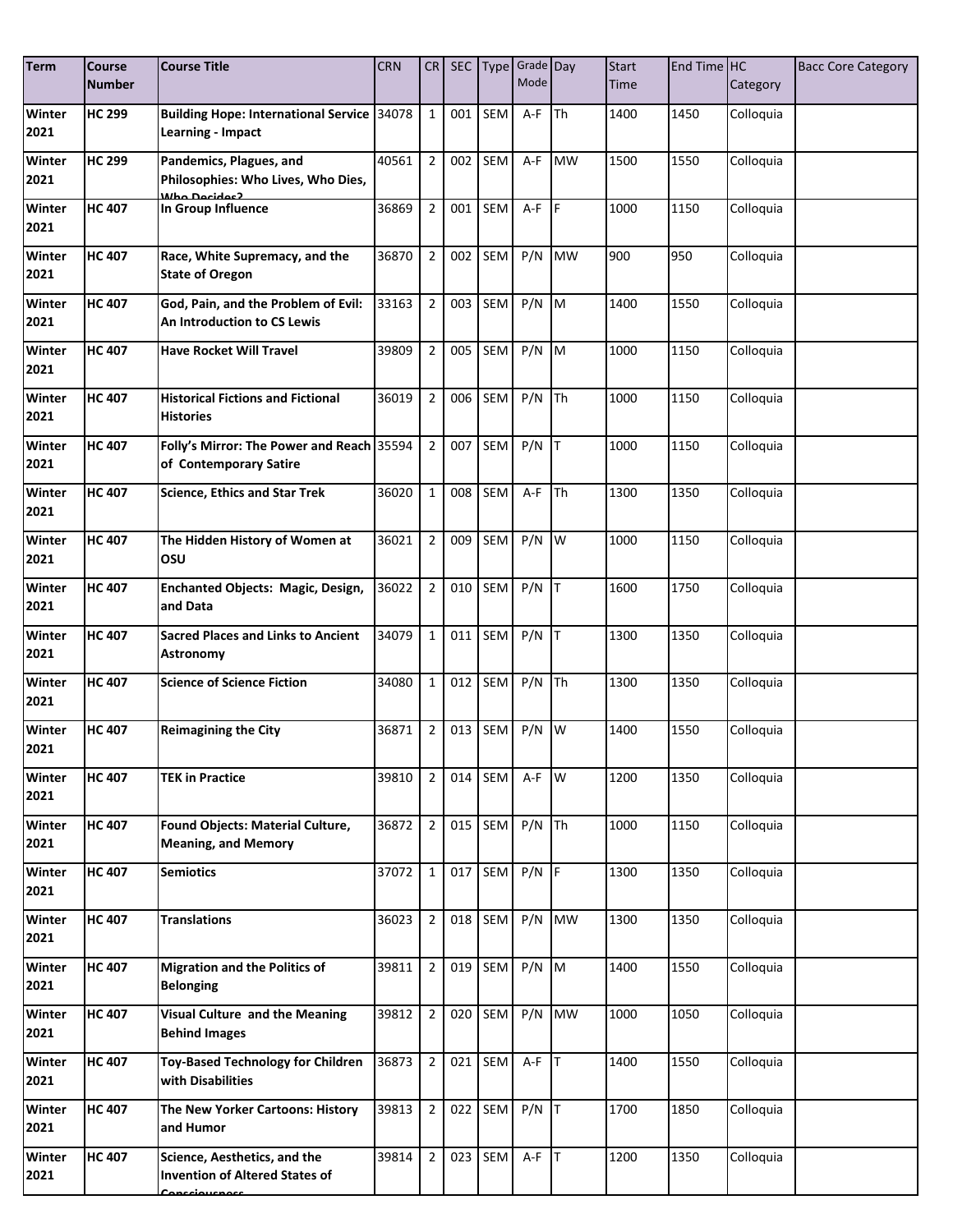| <b>Term</b>           | Course<br><b>Number</b> | <b>Course Title</b>                                                                                           | <b>CRN</b> | CR             | <b>SEC</b> | Type       | Grade Day<br>Mode |            | <b>Start</b><br><b>Time</b> | End Time HC | Category  | <b>Bacc Core Category</b> |
|-----------------------|-------------------------|---------------------------------------------------------------------------------------------------------------|------------|----------------|------------|------------|-------------------|------------|-----------------------------|-------------|-----------|---------------------------|
| Winter<br>2021        | <b>HC 407</b>           | <b>Last Year Experience</b>                                                                                   | 35720      | $\overline{2}$ | 024        | <b>SEM</b> | P/N               | lΤ         | 1000                        | 1150        | Colloquia |                           |
| <b>Winter</b><br>2021 | <b>HC 407</b>           | <b>Publishing Underground: A History</b><br>of Publishing Technology and                                      | 36310      | $\overline{2}$ | 025        | SEM        | P/N               | Iт         | 1200                        | 1350        | Colloquia |                           |
| Winter<br>2021        | <b>HC 407</b>           | <b>Technology and the Good Life</b>                                                                           | 38113      | $\overline{2}$ | 026        | SEM        | P/N               | Th         | 1400                        | 1550        | Colloquia |                           |
| Winter<br>2021        | <b>HC 407</b>           | <b>Earning Your Wings: Private Pilot</b><br><b>Ground School</b>                                              | 39815      | $\overline{2}$ | 027        | SEM        | P/N               | Th         | 1600                        | 1750        | Colloquia |                           |
| Winter<br>2021        | <b>HC 407</b>           | <b>What Is Creativity?</b>                                                                                    | 38653      | $\overline{2}$ | 028        | <b>SEM</b> | P/N               | T          | 1400                        | 1550        | Colloquia |                           |
| Winter<br>2021        | <b>HC 407</b>           | <b>Learning Through Play</b>                                                                                  | 39816      | $\overline{2}$ | 029        | SEM        | A-F               | <b>TTh</b> | 900                         | 950         | Colloquia |                           |
| Winter<br>2021        | <b>HC 407</b>           | <b>Imaging the Universe</b>                                                                                   | 37144      | $\mathbf{1}$   | 030        | SEM        | P/N               | W          | 1700                        | 1750        | Colloquia |                           |
| Winter<br>2021        | <b>HC 407</b>           | People Like Us: Social Class in<br><b>America</b>                                                             | 39817      | $\mathbf{1}$   | 031        | <b>SEM</b> | P/N               | <b>IM</b>  | 1400                        | 1450        | Colloquia |                           |
| Winter<br>2021        | <b>HC 407</b>           | Soundscape Ecology: A Sound-<br><b>Driven Exploration of the Natural</b><br>World Heing Crootive Applications | 40553      | $\mathbf{1}$   | 032        | <b>SEM</b> | $A-F$             | F.         | 1400                        | 1550        | Colloquia |                           |
| Winter<br>2021        | <b>HC 407</b>           | <b>Energy IQ: The Changing Energy</b><br>Landscape                                                            | 40555      | $\overline{2}$ | 033        | SEM        | A-F               | <b>TTh</b> | 1600                        | 1650        | Colloquia |                           |
| Winter<br>2021        | <b>HC 407</b>           | The Holocaust in the Digital Age                                                                              | 38362      | $\overline{2}$ | 400        | <b>SEM</b> | $A-F$             |            |                             |             | Colloquia |                           |
| Winter<br>2021        | <b>HC 407</b>           | Murder, Mayhem, and Makeup:<br>Lady Detectives on Page and Screen                                             | 39725      | $\overline{2}$ | 401        | SEM        | P/N               |            |                             |             | Colloquia |                           |
| Winter<br>2021        | <b>PH 407H</b>          | The Weird World of Quantum<br><b>Mechanics</b>                                                                | 34931      | $\mathbf{1}$   | 001        | <b>SEM</b> | A-F               | F.         | 1400                        | 1450        | Colloquia |                           |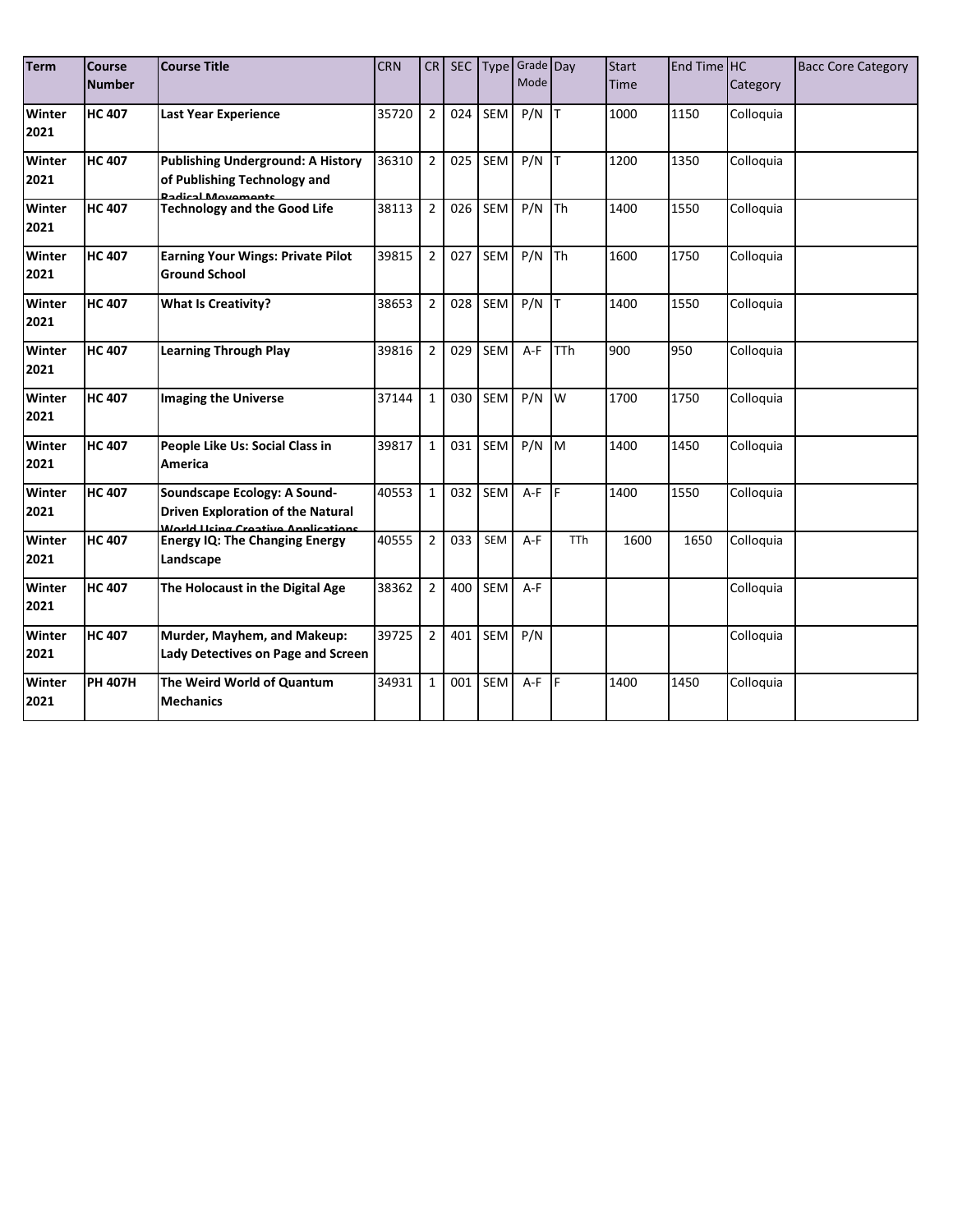| <b>Term</b>           | <b>Course</b><br><b>Number</b> | <b>Course Title</b>                                                  | <b>CRN</b> | CR             | SEC |            | Type Grade Day<br>Mode |            | <b>Start</b><br>Time | End Time HC | Category | <b>Bacc Core Category</b> |
|-----------------------|--------------------------------|----------------------------------------------------------------------|------------|----------------|-----|------------|------------------------|------------|----------------------|-------------|----------|---------------------------|
| <b>Winter</b><br>2021 | <b>BA 161H</b>                 | <b>Innovation Nation - Awareness to</b><br><b>Action</b>             | 36161      | $\overline{2}$ | 010 | <b>LEC</b> | A-F                    | TTh        | 1100                 | 1150        | Elective |                           |
| Winter<br>2021        | <b>BA 161H</b>                 | <b>Innovation Nation - Awareness to</b><br><b>Action</b>             | 36164      | $\overline{2}$ | 012 | LEC        | A-F                    | TTh        | 1300                 | 1350        | Elective |                           |
| Winter<br>2021        | <b>BA 161H</b>                 | <b>Innovation Nation - Awareness to</b><br><b>Action</b>             | 36167      | $\overline{2}$ | 014 | <b>LEC</b> | A-F                    | TTh        | 1400                 | 1450        | Elective |                           |
| Winter<br>2021        | <b>BA 161H</b>                 | <b>Innovation Nation - Awareness to</b><br><b>Action</b>             | 36169      |                | 019 | <b>REC</b> | $A-F$ $F$              |            | 0900                 | 0950        | Elective |                           |
| Winter<br>2021        | <b>BA 161H</b>                 | <b>Innovation Nation - Awareness to</b><br><b>Action</b>             | 40428      | $\overline{2}$ | 110 | <b>LEC</b> | A-F                    | <b>TTh</b> | 1100                 | 1150        | Elective |                           |
| Winter<br>2021        | <b>BA 161H</b>                 | <b>Innovation Nation - Awareness to</b><br><b>Action</b>             | 40430      | $\overline{2}$ | 112 | <b>LEC</b> | A-F                    | TTh        | 1300                 | 1350        | Elective |                           |
| Winter<br>2021        | <b>BA 161H</b>                 | <b>Innovation Nation - Awareness to</b><br><b>Action</b>             | 40432      | $\overline{2}$ | 114 | <b>LEC</b> | A-F                    | TTh        | 1400                 | 1450        | Elective |                           |
| Winter<br>2021        | <b>BA 213H</b>                 | <b>Managerial Accounting</b>                                         | 38100      | 4              | 001 | <b>LEC</b> | A-F                    | <b>MW</b>  | 1400                 | 1550        | Elective |                           |
| Winter<br>2021        | <b>BA 223H</b>                 | <b>Principles of Marketing</b>                                       | 38102      | 4              | 001 | <b>LEC</b> | $A-F$                  | <b>MW</b>  | 1200                 | 1350        | Elective |                           |
| Winter<br>2021        | <b>BA 275H</b>                 | <b>Foundations of Statistical Inference</b>                          | 39795      | $\overline{4}$ | 001 | <b>LEC</b> | A-F                    | TTh        | 1600                 | 1750        | Elective |                           |
| Winter<br>2021        | <b>BA 354H</b>                 | <b>Managing Ethics and Corporate</b><br><b>Social Responsibility</b> | 39797      | $\overline{4}$ | 001 | <b>LEC</b> | A-F                    | TTh        | 1400                 | 1550        | Elective |                           |
| Winter<br>2021        | <b>BA 375H</b>                 | <b>Applied Quantitative Methods</b>                                  | 39799      | 4              | 001 | <b>LEC</b> | A-F                    | <b>MW</b>  | 1400                 | 1550        | Elective |                           |
| Winter<br>2021        | <b>BI 370H</b>                 | <b>Ecology</b>                                                       | 37257      | 3              | 001 | LEC        | A-F                    | TTh        | 1200                 | 1320        | Elective |                           |
| Winter<br>2021        | <b>CBEE 212H</b>               | <b>Energy Balances</b>                                               | 34469      |                | 001 | <b>LEC</b> | A-F                    | <b>MF</b>  | 1400                 | 1450        | Elective |                           |
| Winter<br>2021        | <b>CBEE 212H</b>               | <b>Energy Balances</b>                                               | 34470      |                | 010 | REC        | A-F                    | W          | 1400                 | 1450        | Elective |                           |
| Winter<br>2021        | <b>CBEE 212H</b>               | <b>Energy Balances</b>                                               | 34471      | $\mathbf 1$    | 020 | <b>STU</b> | $A-F$ T                |            | 1300                 | 1350        | Elective |                           |
| Winter<br>2021        | <b>CH 362H</b>                 | <b>Experimental Chemistry I</b>                                      | 32018      | 3              | 001 | <b>LEC</b> | A-F M                  |            | 1600                 | 1650        | Elective |                           |
| Winter<br>2021        | <b>CH 362H</b>                 | <b>Experimental Chemistry I</b>                                      | 32019      |                | 010 | LAB        | $A-F$                  | <b>TTh</b> | 800                  | 1120        | Elective |                           |
| Winter<br>2021        | <b>CH 362H</b>                 | <b>Experimental Chemistry I</b>                                      | 38618      |                | 011 | LAB        | A-F                    | <b>TTh</b> | 1300                 | 1620        | Elective |                           |
| Winter<br>2021        | <b>CH 362H</b>                 | <b>Experimental Chemistry I</b>                                      | 32020      |                | 012 | LAB        | A-F WF                 |            | 1200                 | 1520        | Elective |                           |
| Winter<br>2021        | <b>CH 362H</b>                 | <b>Experimental Chemistry I</b>                                      | 40434      |                | 111 | LAB        | $A-F$                  | <b>TTh</b> | 1300                 | 1620        | Elective |                           |
| Winter<br>2021        | <b>CH 362H</b>                 | <b>Experimental Chemistry I</b>                                      | 40435      |                | 112 | LAB        | A-F                    | <b>WF</b>  | 1200                 | 1520        | Elective |                           |
| Winter<br>2021        | <b>CH 462H</b>                 | <b>Experimental Chemistry II</b>                                     | 32021      | 3              | 001 | LEC        | $A-F$ W                |            | 1300                 | 1350        | Elective |                           |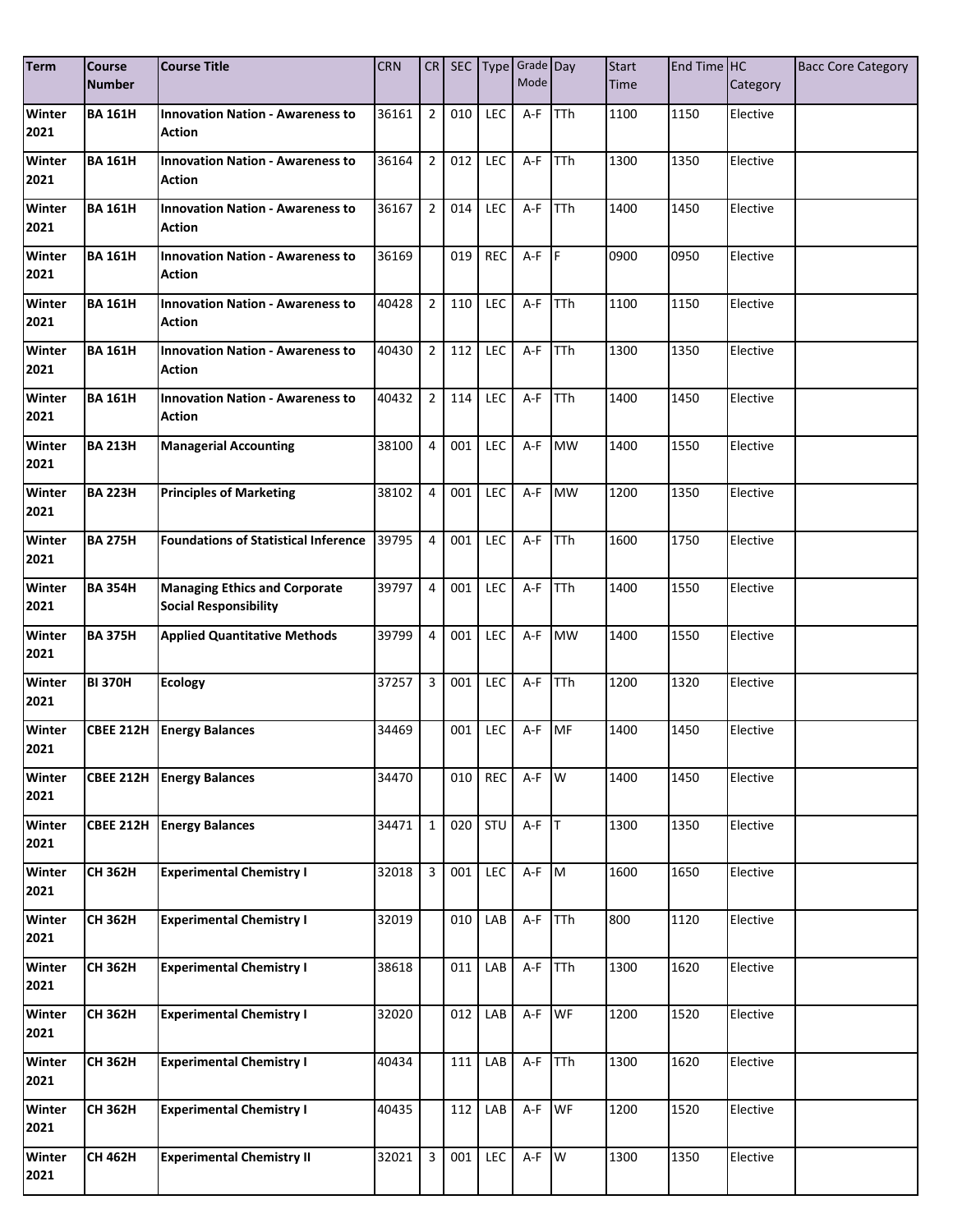| <b>Term</b>           | <b>Course</b><br><b>Number</b> | <b>Course Title</b>                     | <b>CRN</b> | CR             |     |            | SEC Type Grade Day<br>Mode |                          | <b>Start</b><br>Time | End Time HC | Category | <b>Bacc Core Category</b> |
|-----------------------|--------------------------------|-----------------------------------------|------------|----------------|-----|------------|----------------------------|--------------------------|----------------------|-------------|----------|---------------------------|
| <b>Winter</b>         | <b>CH 462H</b>                 | <b>Experimental Chemistry II</b>        | 32022      |                | 010 | LAB        | A-F                        | <b>WF</b>                | W 1400-              | F 1300-     | Elective |                           |
| 2021                  |                                |                                         |            |                |     |            |                            |                          | 1650                 | 1650        |          |                           |
| Winter                | <b>CHE 332H</b>                | <b>Transport Phenomena II</b>           | 34696      |                | 001 | LEC        | A-F                        | <b>TTh</b>               | 1200                 | 1250        | Elective |                           |
| 2021                  |                                |                                         |            |                |     |            |                            | & GRP<br>$\overline{AB}$ |                      |             |          |                           |
| Winter<br>2021        | <b>CHE 332H</b>                | <b>Transport Phenomena II</b>           | 34695      | $\mathbf{1}$   | 010 | STU        | A-F                        | <b>MW</b>                | 1300                 | 1350        | Elective |                           |
| Winter<br>2021        | <b>CS 325H</b>                 | <b>Analysis of Algorithms</b>           | 35813      | 4              | 001 | LEC        | A-F                        | <b>TTh</b>               | 1200                 | 1320        | Elective |                           |
| Winter<br>2021        | H 100H                         | Introduction to Public Health           | 34472      | 4              | 001 | LEC        | A-F                        | <b>TTh</b>               | 1000                 | 1150        | Elective |                           |
| Winter<br>2021        | <b>HC 409</b>                  | <b>Conversants</b>                      | 31132      | $\mathbf{1}$   | 005 | PRA<br>C   | P/N                        |                          |                      |             | Elective |                           |
| Winter<br>2021        | <b>HC 409</b>                  | <b>Civic Engagement</b>                 | 34195      | $\mathbf{1}$   | 007 | PRA<br>C   | P/N                        |                          |                      |             | Elective |                           |
| <b>Winter</b><br>2021 | <b>HC 409</b>                  | Professional & Career Development 37271 |            | $\mathbf{1}$   | 008 | PRA<br>C   | $P/N$ F                    |                          | 1200                 | 1250        | Elective |                           |
| Winter<br>2021        | <b>ME 317H</b>                 | Intermediate Dynamics                   | 39098      | $\overline{4}$ | 002 | LEC        | A-F                        | <b>MW</b>                | 1000                 | 1150        | Elective |                           |
| Winter<br>2021        | <b>ME 383H</b>                 | <b>Mechanical Component Design</b>      | 36024      |                | 001 | <b>LEC</b> | A-F                        | TTh                      | 830                  | 950         | Elective |                           |
| Winter<br>2021        | <b>ME 383H</b>                 | <b>Mechanical Component Design</b>      | 36025      | $\mathbf{1}$   | 010 | LAB        | A-F                        | W                        | 1000                 | 1150        | Elective |                           |
| Winter<br>2021        | <b>ME 430H</b>                 | <b>System Dynamics and Control</b>      | 39818      | 4              | 001 | <b>LEC</b> | A-F                        | <b>MW</b>                | 1000                 | 1150        | Elective |                           |
| Winter<br>2021        | ME/NSE<br>331H                 | <b>Introductory Fluid Mechanics</b>     | 39819      | 4              | 001 | LEC        | A-F                        | TTh                      | 1400                 | 1550        | Elective |                           |
| Winter<br>2021        | <b>MTH 252H</b>                | <b>Integral Calculus</b>                | 32023      | 4              | 001 | LEC        | A-F                        | WF                       | 1000                 | 1150        | Elective |                           |
| Winter<br>2021        | <b>MTH 252H</b>                | <b>Integral Calculus</b>                | 34818      | 4              | 002 | LEC        | $A-F$                      | <b>TTh</b>               | 1400                 | 1550        | Elective |                           |
| Winter<br>2021        | <b>MTH 252H</b>                | Integral Calculus                       | 35758      | $\overline{4}$ | 003 | LEC        | A-F                        | WF                       | 800                  | 950         | Elective |                           |
| Winter<br>2021        | <b>MTH 254H</b>                | <b>Vector Calculus I</b>                | 33312      | 4              | 001 | LEC        | A-F                        | <b>WF</b>                | 1000                 | 1150        | Elective |                           |
| Winter<br>2021        | <b>MTH 255H</b>                | <b>Vector Calculus II</b>               | 33165      | 4              | 001 | LEC        | A-F                        | WF                       | 1400                 | 1550        | Elective |                           |
| Winter<br>2021        | <b>MTH 256H</b>                | <b>Applied Differential Equations</b>   | 32024      | $\overline{4}$ | 001 | LEC        | A-F                        | <b>WF</b>                | 1200                 | 1350        | Elective |                           |
| Winter<br>2021        | <b>MTH 256H</b>                | <b>Applied Differential Equations</b>   | 35339      | 4              | 003 | LEC        | A-F WF                     |                          | 1600                 | 1750        | Elective |                           |
| Winter<br>2021        | <b>MTH 264H</b>                | Introduction to Matrix Algebra          | 38118      | $\overline{2}$ | 001 | LEC        | $A-F$                      | <b>WF</b>                | 1200                 | 1350        | Elective |                           |
| Winter<br>2021        | <b>MTH 265H</b>                | <b>Introduction to Series</b>           | 38119      | $\overline{2}$ | 001 | LEC        | $A-F$                      | <b>WF</b>                | 1200                 | 1350        | Elective |                           |
| Winter<br>2021        | NSE/ME<br>331H                 | <b>Introductory Fluid Mechanics</b>     | 39820      | 4              | 001 | LEC        | $A-F$                      | TTh                      | 1400                 | 1550        | Elective |                           |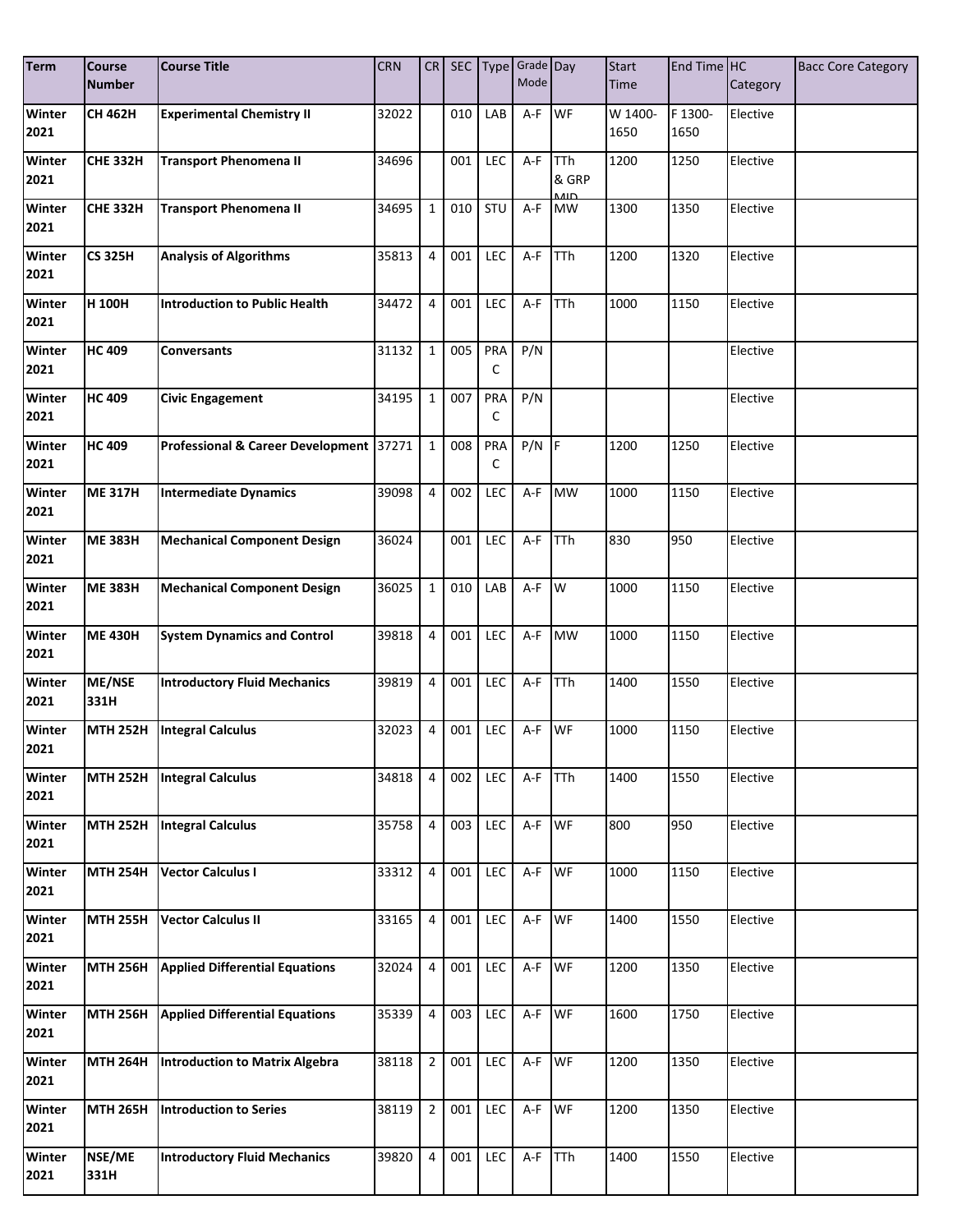| <b>Term</b>           | <b>Course</b><br><b>Number</b> | Course Title                                            | <b>CRN</b> | CR <sub>I</sub> |     |            | SEC Type Grade Day<br>Mode |             | <b>Start</b><br>Time | $End$ Time $H$ C | Category | <b>Bacc Core Category</b> |
|-----------------------|--------------------------------|---------------------------------------------------------|------------|-----------------|-----|------------|----------------------------|-------------|----------------------|------------------|----------|---------------------------|
| <b>Winter</b><br>2021 | <b>PSY 202H</b>                | <b>General Psychology</b>                               | 39838      | 4               | 001 | <b>LEC</b> | $A-F$                      | <b>TTh</b>  | 1200                 | 1350             | Elective |                           |
| <b>Winter</b><br>2021 | <b>PSY 298H</b>                | Quantitative Methods in<br><b>Psychological Science</b> | 39923      | 4               | 001 | <b>LEC</b> | $A-F$                      | <b>TTh</b>  | 1200                 | 1350             | Elective |                           |
| <b>Winter</b><br>2021 | <b>PSY 340H</b>                | <b>Cognitive Psychology</b>                             | 38123      | 4               | 001 | <b>LEC</b> | A-F                        | <b>ITTh</b> | 1000                 | 1150             | Elective |                           |
| <b>Winter</b><br>2021 | <b>PSY 399H</b>                | Honors Psychology Research                              | 39842      | $\mathbf{1}$    | 001 | <b>LEC</b> | $P/N$ M                    |             | 1500                 | 1550             | Elective |                           |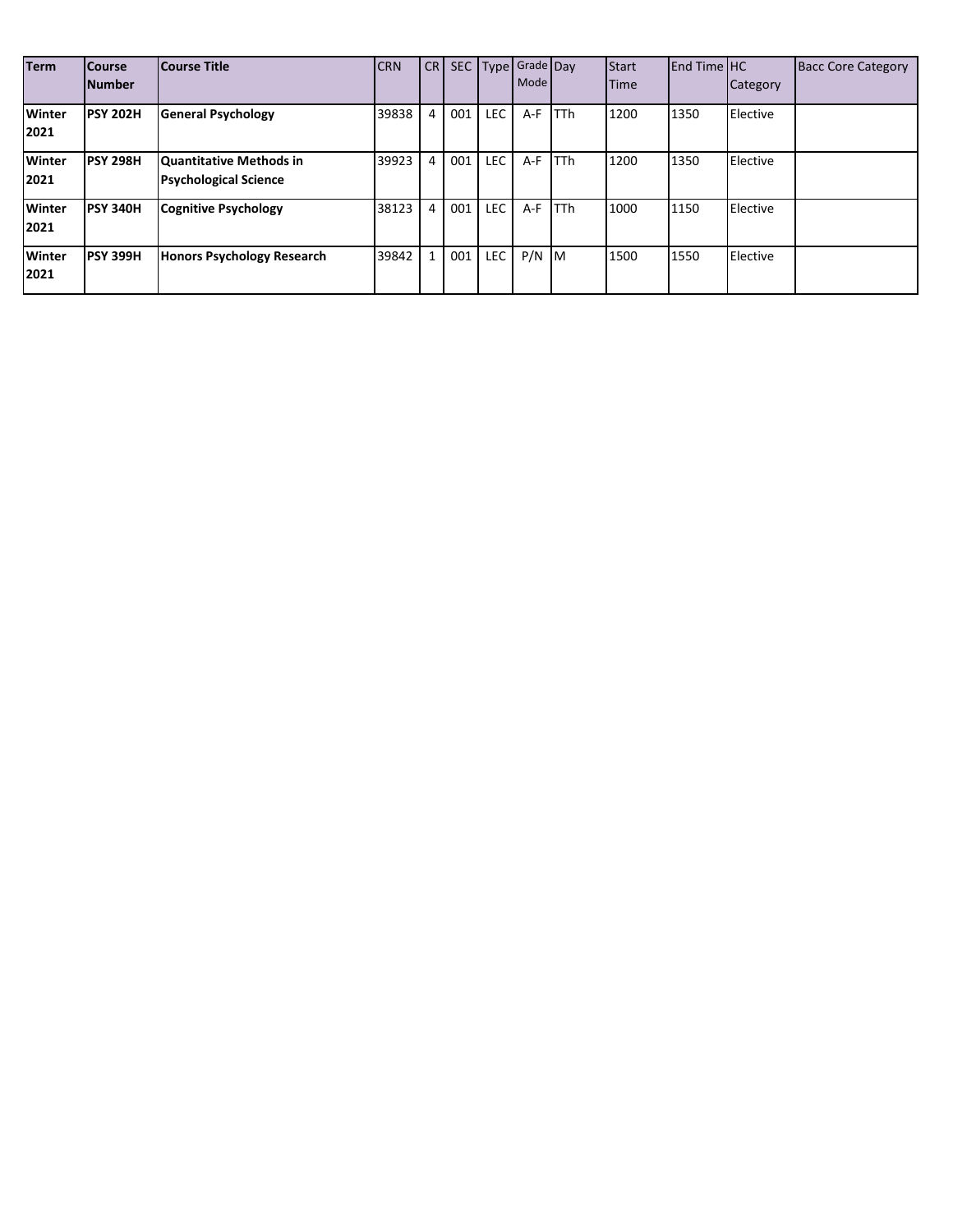| <b>Term</b>           | <b>Course</b><br><b>Number</b> | <b>Course Title</b>                          | <b>CRN</b> | CR           |     |            | SEC Type Grade Day<br>Mode |        | Start<br><b>Time</b> | <b>End Time HC</b> | Category                                    | <b>Bacc Core Category</b> |
|-----------------------|--------------------------------|----------------------------------------------|------------|--------------|-----|------------|----------------------------|--------|----------------------|--------------------|---------------------------------------------|---------------------------|
| <b>Winter</b><br>2021 | <b>HC 408</b>                  | Thesis Stage 2: Explore & Build              | 33164      | 1            | 001 | <b>HYB</b> | $P/N$ W                    |        | 1700                 | 1750               | Thesis/Res<br>earch/Proj<br>$\sim$          |                           |
| <b>Winter</b><br>2021 | <b>HC 408</b>                  | <b>Thesis Stage 3: Commit</b>                | 35263      | $\mathbf{1}$ | 002 | <b>WS</b>  | $P/N$ Th                   |        | 1600                 | 1750               | Thesis/Res<br>earch/Proj<br>$\sim$          |                           |
| <b>Winter</b><br>2021 | <b>HC 408</b>                  | Thesis Stage 4: Compose &<br><b>Complete</b> | 34689      | $\mathbf{1}$ | 003 | <b>WS</b>  | $P/N$ F                    |        | 1400                 | 1550               | Thesis/Res<br>earch/Proj<br>$\sim$ + $\sim$ |                           |
| <b>Winter</b><br>2021 | <b>HC 408</b>                  | Thesis Stage 2: Explore & Build              | 40310      |              | 400 | onlin<br>e | P/N                        | online |                      |                    | Thesis/Res<br>earch/Proj<br>$\sim$          |                           |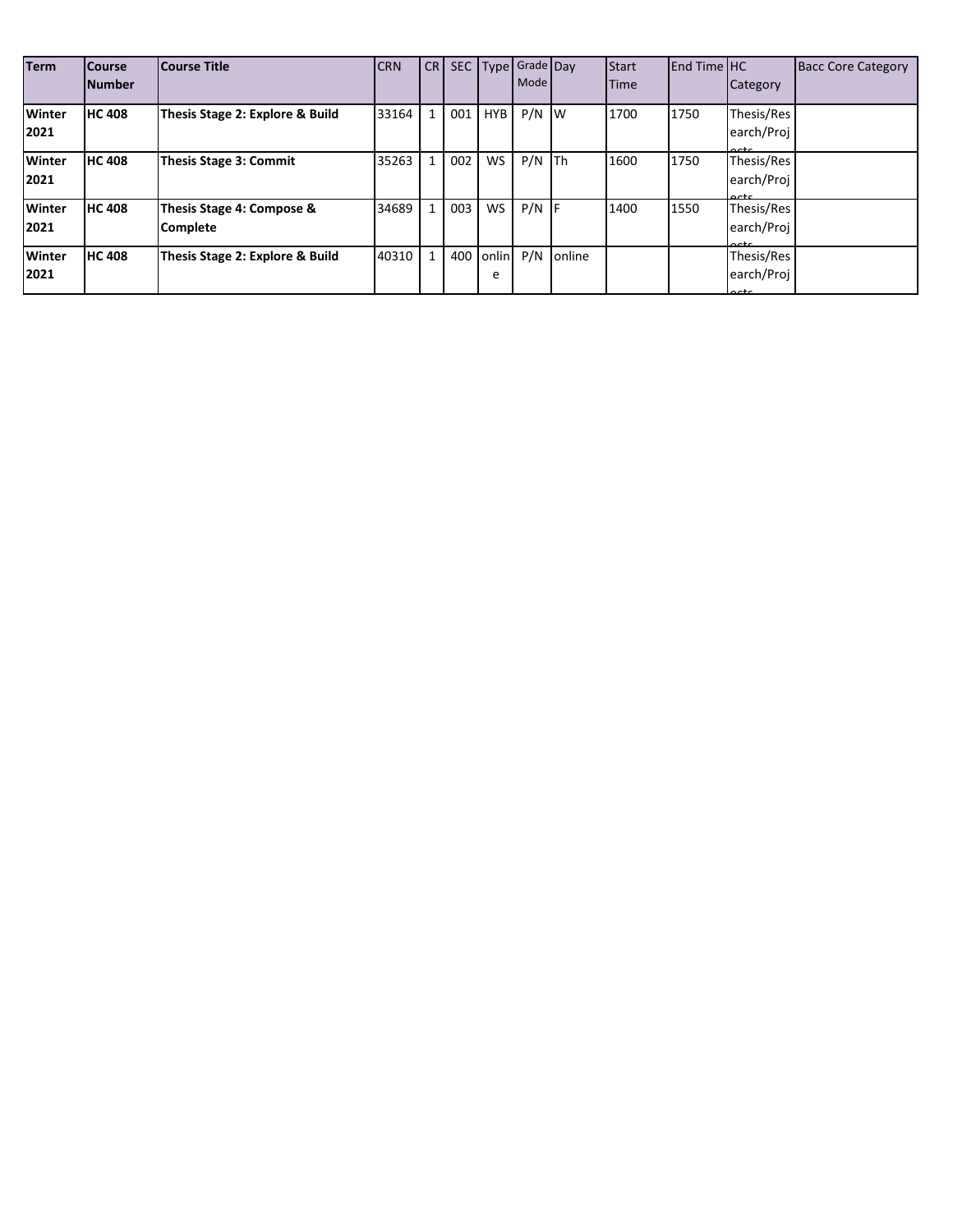| <b>Term</b>           | Course<br><b>Number</b> | <b>Course Title</b>                                                  | <b>CRN</b> | CR             | <b>SEC</b> |            | Type Grade Day<br>Mode |                                | <b>Start</b><br>Time | End Time HC | Category        | <b>Bacc Core Category</b>                       |
|-----------------------|-------------------------|----------------------------------------------------------------------|------------|----------------|------------|------------|------------------------|--------------------------------|----------------------|-------------|-----------------|-------------------------------------------------|
| <b>Spring</b><br>2021 | <b>ANTH 383H</b>        | <b>Introduction to Medical</b><br>Anthropology                       | 59363      | 3              | 001        | LEC        | A-F                    | TTh                            | 1400                 | 1520        | <b>BaccCore</b> | Contemporary<br>Global Issues                   |
| <b>Spring</b><br>2021 | ART 323H                | <b>Italian Renaissance Art and</b><br><b>Architecture</b>            | 59364      | 3              | 001        | LEC        | A-F                    | <b>MWF</b>                     | 1000                 | 1050        | <b>BaccCore</b> | Literature and the<br>Arts; OR Western          |
| <b>Spring</b><br>2021 | <b>BI 223H</b>          | <b>Principles of Biology</b>                                         | 59381      | 4              | 001        | LEC        | A-F                    | MWF&<br>GRP<br>11 <sub>0</sub> | 1300                 | 1350        | <b>BaccCore</b> | <b>Biological Sciences</b>                      |
| <b>Spring</b><br>2021 | <b>BI 223H</b>          | <b>Principles of Biology</b>                                         | 59382      |                | 010        | LAB        | A-F                    | W                              | 1400                 | 1650        | <b>BaccCore</b> | <b>Biological Sciences</b>                      |
| <b>Spring</b><br>2021 | <b>BI 223H</b>          | <b>Principles of Biology</b>                                         | 59383      |                | 011        | LAB        | A-F                    | <b>ITh</b>                     | 800                  | 1050        | <b>BaccCore</b> | <b>Biological Sciences</b>                      |
| <b>Spring</b><br>2021 | <b>BI 223H</b>          | <b>Principles of Biology</b>                                         | 59384      |                | 012        | LAB        | A-F                    | <b>IF</b>                      | 1400                 | 1650        | <b>BaccCore</b> | <b>Biological Sciences</b>                      |
| <b>Spring</b><br>2021 | <b>CH 233H</b>          | <b>Honors General Chemistry</b>                                      | 53600      | 4              | 001        | LEC        | $A-F$                  | <b>MWF</b>                     | 1200                 | 1250        | <b>BaccCore</b> | <b>Physical Sciences</b>                        |
| <b>Spring</b><br>2021 | <b>CH 233H</b>          | <b>Honors General Chemistry</b>                                      | 53601      |                | 010        | <b>REC</b> | A-F                    | Iт                             | 1400                 | 1450        | <b>BaccCore</b> | <b>Physical Sciences</b>                        |
| <b>Spring</b><br>2021 | <b>CH 233H</b>          | <b>Honors General Chemistry</b>                                      | 53639      |                | 011        | <b>REC</b> | A-F                    | <b>Th</b>                      | 1100                 | 1150        | <b>BaccCore</b> | <b>Physical Sciences</b>                        |
| <b>Spring</b><br>2021 | <b>CH 263H</b>          | Laboratory for CH 233H                                               | 53599      | $\mathbf{1}$   | 010        | LAB        | A-F                    | Iт                             | 1500                 | 1750        | <b>BaccCore</b> | <b>Physical Sciences</b>                        |
| <b>Spring</b><br>2021 | <b>CH 263H</b>          | Laboratory for CH 233H                                               | 53886      | 1              | 011        | LAB        | A-F                    | <b>ITh</b>                     | 1200                 | 1450        | <b>BaccCore</b> | <b>Physical Sciences</b>                        |
| Spring<br>2021        | <b>CS 391H</b>          | Social and Ethical Issues in<br><b>Computer Science</b>              | 56720      | 3              | 001        | LEC        | A-F                    | <b>MWF</b>                     | 1200                 | 1250        | <b>BaccCore</b> | Science,<br>Technology, Society                 |
| <b>Spring</b><br>2021 | <b>ED 216H</b>          | Purpose, Structure, & Function of<br><b>Education in a Democracy</b> | 57676      | 3              | 001        | LEC        | A-F                    | <b>MWF</b>                     | 1200                 | 1250        | <b>BaccCore</b> | Difference, Power,<br>and Discrimination        |
| <b>Spring</b><br>2021 | <b>ES 445H</b>          | <b>Native American Science and</b><br><b>Technology</b>              | 59388      | 4              | 001        | LEC        | A-F                    | <b>MW</b>                      | 1400                 | 1550        | <b>BaccCore</b> | Science,<br>Technology, Society                 |
| <b>Spring</b><br>2021 | <b>FILM 220H</b>        | Queer Cinema                                                         | 59389      | 4              | 001        | <b>LEC</b> | A-F                    | <b>MWF</b>                     | 1000                 | 1050        | BaccCore        | Difference, Power,<br>and Discrimination        |
| <b>Spring</b><br>2021 |                         | GEOG 340H Introduction to Water Science and<br><b>Policy</b>         | 60068      | 3              | 001        | LEC        | A-F                    | TTh                            | 1400                 | 1520        | <b>BaccCore</b> | Science,<br>Technology, Society                 |
| <b>Spring</b><br>2021 | <b>HC 199</b>           | <b>Honors Writing</b>                                                | 51045      | 3              | 001        | <b>LEC</b> | A-F                    | <b>MWF</b>                     | 1100                 | 1150        | <b>BaccCore</b> | Writing II                                      |
| <b>Spring</b><br>2021 | <b>HC 199</b>           | <b>Honors Writing</b>                                                | 51665      | 3              | 002        | LEC        | A-F                    | <b>MWF</b>                     | 1300                 | 1350        | <b>BaccCore</b> | Writing II                                      |
| <b>Spring</b><br>2021 | <b>HC 199</b>           | <b>Honors Writing</b>                                                | 53217      | 3              | 003        | <b>LEC</b> | A-F                    | <b>TTh</b>                     | 1000                 | 1120        | <b>BaccCore</b> | Writing II                                      |
| <b>Spring</b><br>2021 | <b>HST 106H</b>         | World History III: The Modern and<br><b>Contemporary World</b>       | 59417      | 3              | 001        | <b>LEC</b> | $A-F$ T                |                                | 1600                 | 1850        | <b>BaccCore</b> | Western Culture OR<br><b>Cultural Diversity</b> |
| <b>Spring</b><br>2021 | <b>HST 319H</b>         | The History of Human Rights in the<br><b>Modern World</b>            | 59418      | $\overline{4}$ | 001        | LEC        | A-F                    | <b>TTh</b>                     | 1200                 | 1350        | <b>BaccCore</b> | Contemporary<br>Global Issues                   |
| <b>Spring</b><br>2021 | <b>PAC 145H</b>         | <b>Modern Dance I</b>                                                | 59419      | $\mathbf{1}$   | 001        | <b>ACT</b> | A-F MW                 |                                | 1000                 | 1050        | <b>BaccCore</b> | Fitness                                         |
| <b>Spring</b><br>2021 | <b>PAC 293H</b>         | <b>Interdisciplinary Yoga: Mindfulness</b><br><b>Skills</b>          | 56664      | $\mathbf{1}$   | 001        | <b>ACT</b> | $A-F$ T                |                                | 1400                 | 1550        | <b>BaccCore</b> | Fitness                                         |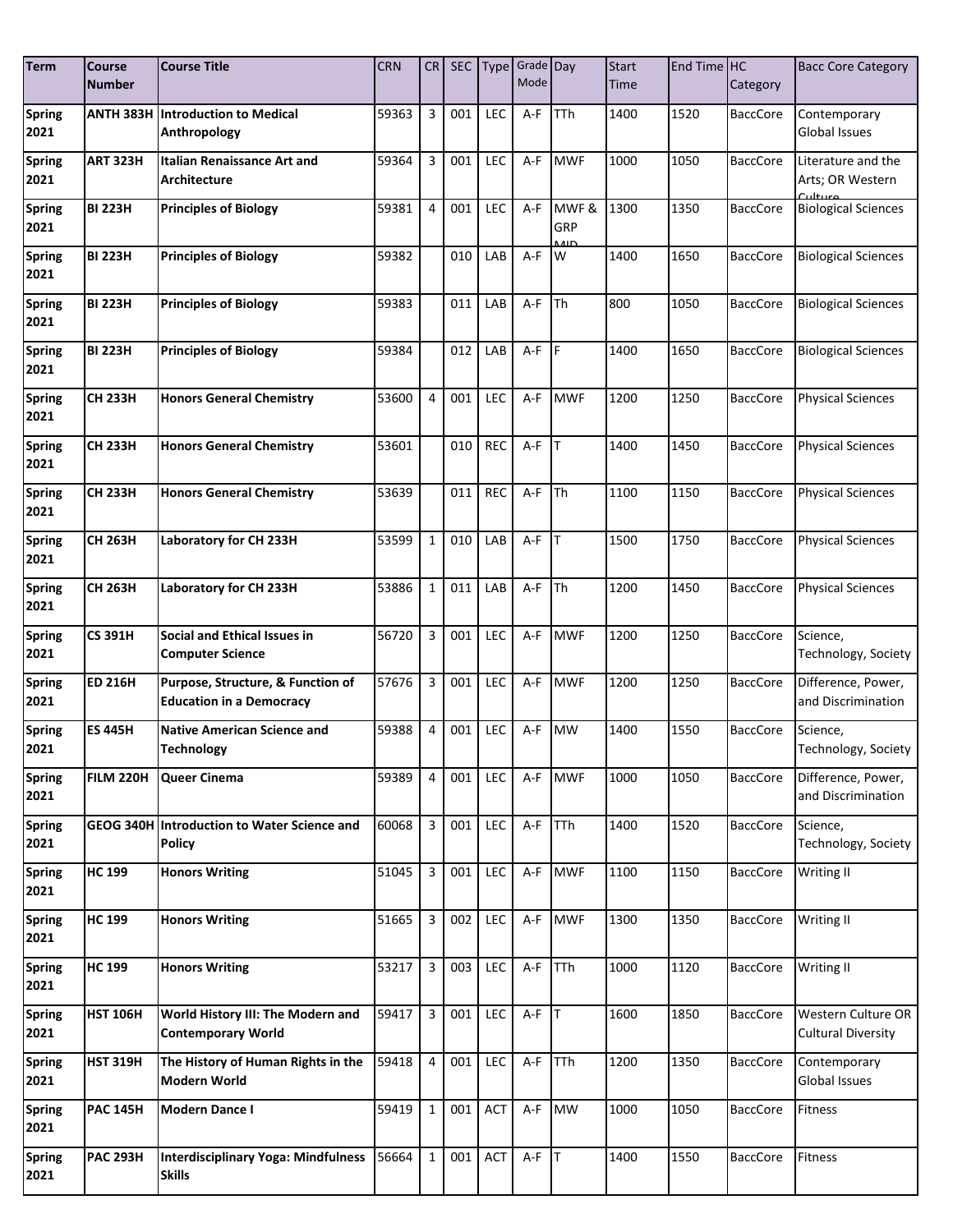| <b>Term</b>           | Course<br><b>Number</b> | <b>Course Title</b>                    | <b>CRN</b> | CR             |     |            | SEC Type Grade Day<br>Mode |             | <b>Start</b><br><b>Time</b> | End Time HC | Category        | <b>Bacc Core Category</b>                |
|-----------------------|-------------------------|----------------------------------------|------------|----------------|-----|------------|----------------------------|-------------|-----------------------------|-------------|-----------------|------------------------------------------|
| <b>Spring</b><br>2021 | <b>PAC 325H</b>         | <b>Wilderness First Aid</b>            | 59420      | $\mathbf{1}$   | 001 | <b>ACT</b> | $A-F$                      | Iw          | 1400                        | 1550        | <b>BaccCore</b> | <b>Fitness</b>                           |
| <b>Spring</b><br>2021 | <b>PH 211H</b>          | <b>General Physics with Calculus</b>   | 60062      | 4              | 001 | LEC        | $A-F$                      | <b>MWF</b>  | 1100                        | 1150        | <b>BaccCore</b> | <b>Physical Sciences</b>                 |
| <b>Spring</b><br>2021 | <b>PH 211H</b>          | <b>General Physics with Calculus</b>   | 60063      |                | 010 | LAB        | $A-F$                      | <b>IT</b>   | 1600                        | 1750        | <b>BaccCore</b> | <b>Physical Sciences</b>                 |
| <b>Spring</b><br>2021 | <b>PH 211H</b>          | <b>General Physics with Calculus</b>   | 60064      |                | 011 | LAB        | A-F                        | Iт          | 1800                        | 1950        | <b>BaccCore</b> | <b>Physical Sciences</b>                 |
| <b>Spring</b><br>2021 | <b>PH 221H</b>          | <b>Recitation for Physics 211</b>      | 51615      | $\mathbf{1}$   | 001 | <b>REC</b> | P/N                        | <b>Th</b>   | 1100                        | 1150        | <b>BaccCore</b> | <b>Physical Sciences</b>                 |
| <b>Spring</b><br>2021 | <b>PH 221H</b>          | <b>Recitation for Physics 211</b>      | 59421      | $\mathbf{1}$   | 002 | <b>REC</b> | P/N                        | Iт          | 1400                        | 1450        | <b>BaccCore</b> | <b>Physical Sciences</b>                 |
| <b>Spring</b><br>2021 | <b>PH 223H</b>          | <b>Recitation for Physics 213</b>      | 52336      | $\mathbf{1}$   | 001 | <b>REC</b> | P/N                        | Iт          | 1100                        | 1150        | <b>BaccCore</b> | <b>Physical Sciences</b>                 |
| <b>Spring</b><br>2021 | <b>PHL 205H</b>         | <b>Ethics</b>                          | 59422      | 4              | 001 | LEC        | $A-F$                      | <b>TTh</b>  | 1200                        | 1350        | <b>BaccCore</b> | <b>Western Culture</b>                   |
| <b>Spring</b><br>2021 | <b>REL 210H</b>         | <b>Religion in the United States</b>   | 59427      | 4              | 001 | LEC        | $A-F$                      | <b>ITTh</b> | 1200                        | 1350        | <b>BaccCore</b> | Difference, Power,<br>and Discrimination |
| <b>Spring</b><br>2021 | <b>WGSS 340H</b>        | <b>Gender and Science</b>              | 59428      | 3              | 001 | LEC        | $A-F$                      | Iт          | 1600                        | 1850        | <b>BaccCore</b> | Science,<br>Technology, Society          |
| <b>Spring</b><br>2021 | <b>WR 224H</b>          | <b>Introduction to Fiction Writing</b> | 58561      | 3              | 400 | onlin<br>e | $A-F$                      | online      |                             |             | <b>BaccCore</b> | Writing II                               |
| <b>Spring</b><br>2021 | <b>WR 327H</b>          | <b>Technical Writing</b>               | 59429      | $\overline{3}$ | 001 | LEC        | $A-F$                      | <b>TTh</b>  | 1400                        | 1520        | <b>BaccCore</b> | Writing II                               |
| <b>Spring</b><br>2021 | <b>WR 362H</b>          | <b>Science Writing</b>                 | 59430      | 3              | 001 | LEC        | $A-F$                      | <b>TTh</b>  | 1000                        | 1120        | <b>BaccCore</b> | <b>Writing II</b>                        |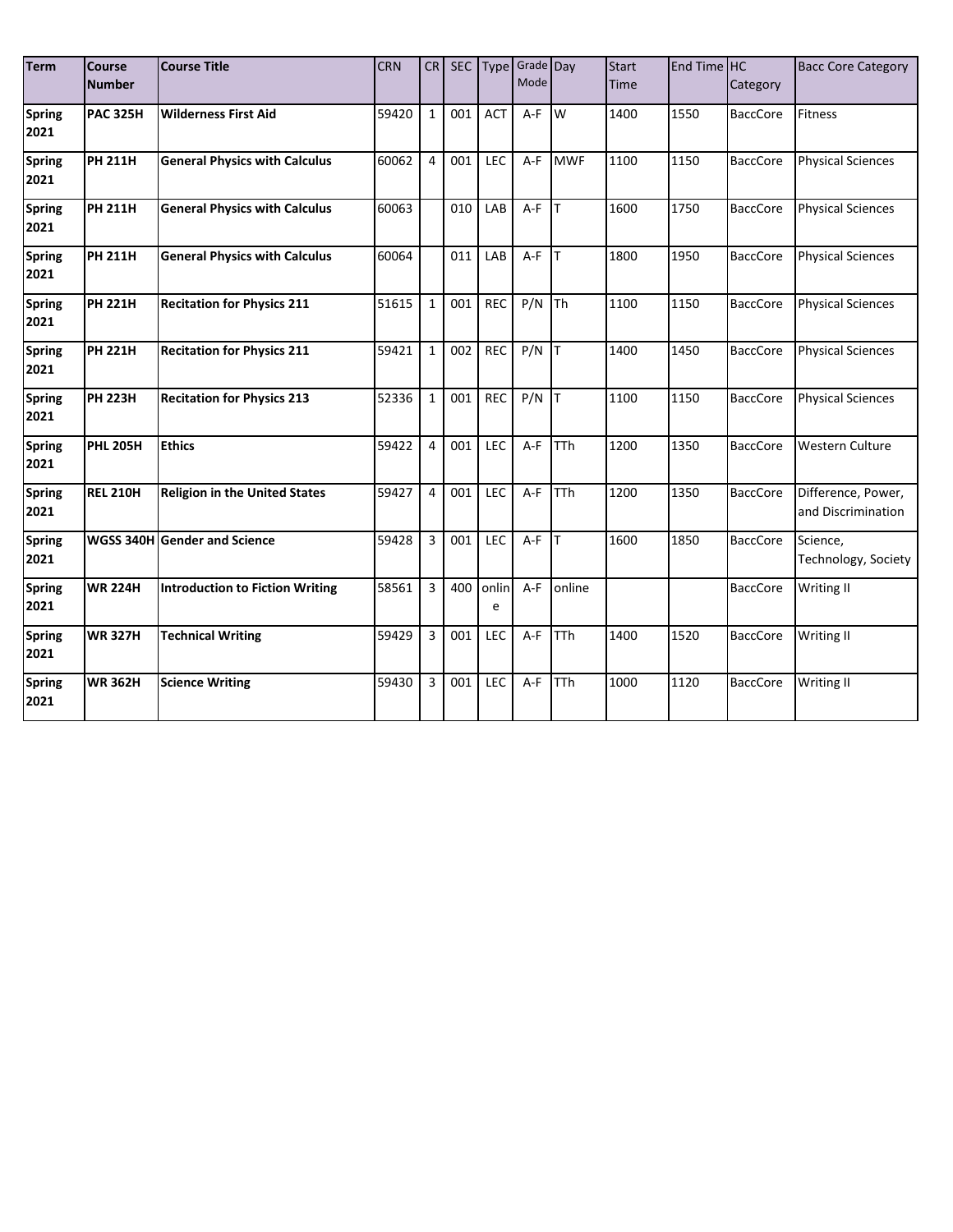| <b>Term</b>           | <b>Course</b><br><b>Number</b> | <b>Course Title</b>                                                                     | <b>CRN</b> | CR             | SEC |     | Type Grade Day<br>Mode |            | <b>Start</b><br>Time | End Time HC | Category  | <b>Bacc Core Category</b> |
|-----------------------|--------------------------------|-----------------------------------------------------------------------------------------|------------|----------------|-----|-----|------------------------|------------|----------------------|-------------|-----------|---------------------------|
| <b>Spring</b><br>2021 | <b>BB 407H</b>                 | <b>Protein Portraits</b>                                                                | 57675      | $\overline{2}$ | 001 | SEM | A-F                    | <b>TTh</b> | 1100                 | 1150        | Colloquia |                           |
| <b>Spring</b><br>2021 |                                | <b>ENGR 299H From Lab to Industry:</b><br><b>Electrochemical Energy Systems</b>         | 59387      | $\mathbf{1}$   | 001 | SEM | $A-F$ T                |            | 900                  | 950         | Colloquia |                           |
| <b>Spring</b><br>2021 | <b>HC 299</b>                  | <b>Building Hope: International Service 53887</b><br>Learning - Team                    |            | $\mathbf{1}$   | 002 | SEM | A-F                    | <b>Th</b>  | 1400                 | 1450        | Colloquia |                           |
| <b>Spring</b><br>2021 | <b>HC 407</b>                  | <b>Writing About Film</b>                                                               | 51046      | $\mathbf{1}$   | 001 | SEM | $P/N$ F                |            | 1400                 | 1450        | Colloquia |                           |
| <b>Spring</b><br>2021 | <b>HC 407</b>                  | <b>STEM Outreach as Service Learning</b>                                                | 53614      | $\overline{2}$ | 002 | SEM | A-F                    | <b>Th</b>  | 1800                 | 1950        | Colloquia |                           |
| <b>Spring</b><br>2021 | <b>HC 407</b>                  | A Recovery Plan for a Sick Society                                                      | 57678      | $\overline{2}$ | 003 | SEM | P/N                    | <b>Th</b>  | 1200                 | 1350        | Colloquia |                           |
| <b>Spring</b><br>2021 | <b>HC 407</b>                  | <b>Plastics for Poets</b>                                                               | 53234      | $\overline{2}$ | 004 | SEM | $A-F$ Th               |            | 1600                 | 1750        | Colloquia |                           |
| <b>Spring</b><br>2021 | <b>HC 407</b>                  | <b>Analyzing Humor</b>                                                                  | 55890      | $\overline{2}$ | 006 | SEM | $P/N$ M                |            | 1400                 | 1550        | Colloquia |                           |
| <b>Spring</b><br>2021 | <b>HC 407</b>                  | <b>Principles of Comparative</b><br>Planetology                                         | 53602      | $\overline{2}$ | 007 | SEM | $P/N$ TTh              |            | 1000                 | 1050        | Colloquia |                           |
| <b>Spring</b><br>2021 | <b>HC 407</b>                  | <b>What Is Creativity?</b>                                                              | 59391      | $\overline{2}$ | 008 | SEM | $P/N$ $\overline{W}$   |            | 1400                 | 1550        | Colloquia |                           |
| <b>Spring</b><br>2021 | <b>HC 407</b>                  | Biomimicry: Wisdom and Inspiration 57679<br>From Nature to Solve Human                  |            | $\mathbf{1}$   | 009 | SEM | $P/N$ T                |            | 900                  | 950         | Colloquia |                           |
| <b>Spring</b><br>2021 | <b>HC 407</b>                  | Apply Here: National Awards,<br><b>Fellowships, and More</b>                            | 59392      | $\mathbf{1}$   | 010 | SEM | P/N                    | <b>IF</b>  | 1000                 | 1050        | Colloquia |                           |
| <b>Spring</b><br>2021 | <b>HC 407</b>                  | <b>Ecology, Sustainability, and Human</b><br><b>Health</b>                              | 55230      | $\mathbf{1}$   | 011 | SEM | $P/N$ Th               |            | 1000                 | 1150        | Colloquia |                           |
| <b>Spring</b><br>2021 | <b>HC 407</b>                  | <b>From Zombies to Preppers:</b><br>America's Obsession with                            | 54656      | $\overline{2}$ | 012 | SEM | P/N                    | Th         | 1000                 | 1150        | Colloquia |                           |
| <b>Spring</b><br>2021 | <b>HC 407</b>                  | <b>Climate Change and Its Challenges:</b><br>Responding with Resilience in<br>Community | 59406      | $\overline{2}$ | 013 | SEM | $P/N$ Th               |            | 800                  | 950         | Colloquia |                           |
| <b>Spring</b><br>2021 | <b>HC 407</b>                  | <b>Leadership and Positive Psychology</b>                                               | 55889      | $\overline{2}$ | 014 | SEM | $P/N$ M                |            | 1000                 | 1150        | Colloquia |                           |
| <b>Spring</b><br>2021 | <b>HC 407</b>                  | <b>Exploring Art Through Creative</b><br><b>Writing</b>                                 | 59407      | $\overline{2}$ | 016 | SEM | $P/N$ F                |            | 1600                 | 1750        | Colloquia |                           |
| <b>Spring</b><br>2021 | <b>HC 407</b>                  | A World of Color: The Science and<br><b>Engineering of Color</b>                        | 59408      | $\overline{2}$ | 017 | SEM | $P/N$ W                |            | 1200                 | 1350        | Colloquia |                           |
| <b>Spring</b><br>2021 | <b>HC 407</b>                  | <b>Toy-Based Technology for Children</b><br>with Disabilities                           | 55231      | $\overline{2}$ | 018 | SEM | $A-F$ T                |            | 1400                 | 1550        | Colloquia |                           |
|                       |                                |                                                                                         |            |                |     |     |                        |            |                      |             |           |                           |
| <b>Spring</b><br>2021 | <b>HC 407</b>                  | John Steinbeck's Pacific                                                                | 56026      | $\mathbf{1}$   | 020 | SEM | $P/N$ T                |            | 1100                 | 1150        | Colloquia |                           |
| <b>Spring</b><br>2021 | <b>HC 407</b>                  | <b>Imaging the Universe</b>                                                             | 57682      | $\mathbf{1}$   | 022 | SEM | $P/N$ Th               |            | 1700                 | 1750        | Colloquia |                           |
| <b>Spring</b><br>2021 | <b>HC 407</b>                  | Human Technological Enhancement 59411                                                   |            | $\overline{2}$ | 023 | SEM | A-F M                  |            | 1400                 | 1550        | Colloquia |                           |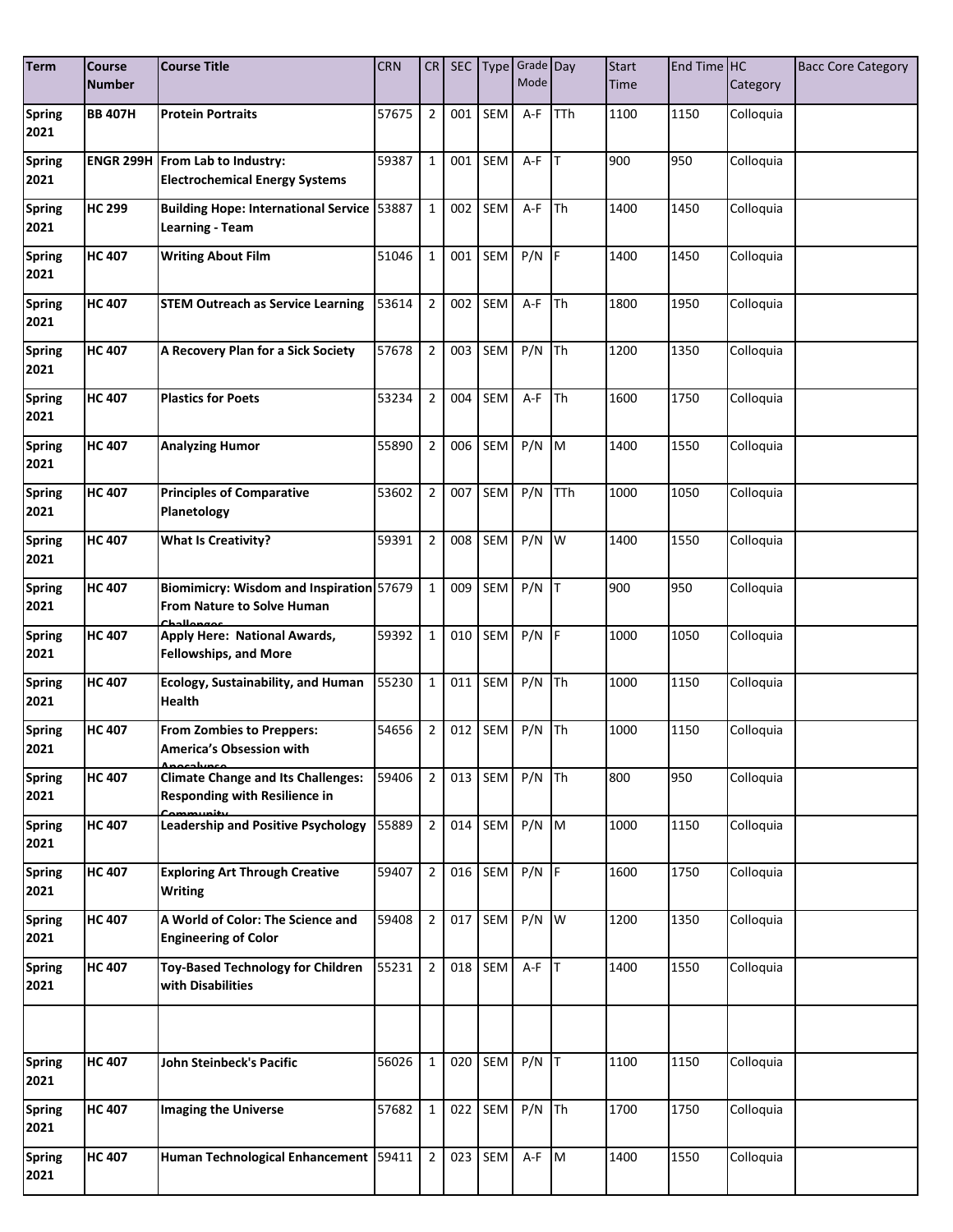| <b>Term</b>           | Course<br><b>Number</b> | <b>Course Title</b>                                                                                                       | <b>CRN</b> | CR             | <b>SEC</b> | <b>Type</b> | Grade Day<br>Mode |            | <b>Start</b><br><b>Time</b> | End Time HC | Category  | <b>Bacc Core Category</b> |
|-----------------------|-------------------------|---------------------------------------------------------------------------------------------------------------------------|------------|----------------|------------|-------------|-------------------|------------|-----------------------------|-------------|-----------|---------------------------|
| <b>Spring</b><br>2021 | <b>HC 407</b>           | <b>Philosophy of Happiness</b>                                                                                            | 57685      | $\overline{2}$ | 024        | SEM         | P/N               | <b>TTh</b> | 1000                        | 1150        | Colloquia |                           |
| <b>Spring</b><br>2021 | <b>HC 407</b>           | <b>Science, Ethics and Star Trek</b>                                                                                      | 56660      | $\mathbf{1}$   | 025        | <b>SEM</b>  | $A-F$             | <b>Th</b>  | 1400                        | 1450        | Colloquia |                           |
| <b>Spring</b><br>2021 | <b>HC 407</b>           | The Story of Dogs                                                                                                         | 59412      | $\overline{2}$ | 026        | SEM         | $P/N$ T           |            | 1400                        | 1550        | Colloquia |                           |
| <b>Spring</b><br>2021 | <b>HC 407</b>           | <b>What Makes Your Neighborhood</b><br><b>Healthy: Investigating Policymaking</b><br>in Action                            | 59413      | $\overline{2}$ | 027        | SEM         | P/N               | W          | 1600                        | 1750        | Colloquia |                           |
| <b>Spring</b><br>2021 | <b>HC 407</b>           | The United States Supreme Court:<br><b>Exploring, Critically Analyzing, and</b><br><u> Domuctifuing Coloctod Landmark</u> | 59414      | $\overline{2}$ | 028        | SEM         | $P/N$ F           |            | 1400                        | 1550        | Colloquia |                           |
| <b>Spring</b><br>2021 | <b>HC 407</b>           | What is a Good Society?                                                                                                   | 58117      | $\mathbf{1}$   | 029        | SEM         | P/N               |            | 1200                        | 1350        | Colloquia |                           |
| <b>Spring</b><br>2021 | <b>HC 407</b>           | <b>Science, Ethics and Star Trek:</b><br><b>Continued</b>                                                                 | 59416      | $\mathbf{1}$   | 031        | <b>SEM</b>  | $A-F$             | F          | 1100                        | 1150        | Colloquia |                           |
| <b>Spring</b><br>2021 | <b>HC 407</b>           | <b>The Handmaid's Tale</b>                                                                                                | 58512      | $\overline{2}$ | 033        | SEM         | P/N               | <b>MW</b>  | 900                         | 950         | Colloquia |                           |
| <b>Spring</b><br>2021 | <b>HC 407</b>           | <b>Imaging the American West</b>                                                                                          | 60065      | $\overline{2}$ | 034        | SEM         | P/N               | <b>Th</b>  | 1000                        | 1150        | Colloquia |                           |
| <b>Spring</b><br>2021 | <b>HC 407</b>           | <b>Wikipedia and Information Equity</b>                                                                                   | 60066      | $\overline{2}$ | 035        | SEM         | P/N               | <b>IF</b>  | 1000                        | 1150        | Colloquia |                           |
| <b>Spring</b><br>2021 | <b>PH 407H</b>          | The Physics and Philosophy of Time                                                                                        | 54376      | $\mathbf{1}$   | 001        | SEM         | A-F               | <b>IF</b>  | 1400                        | 1450        | Colloquia |                           |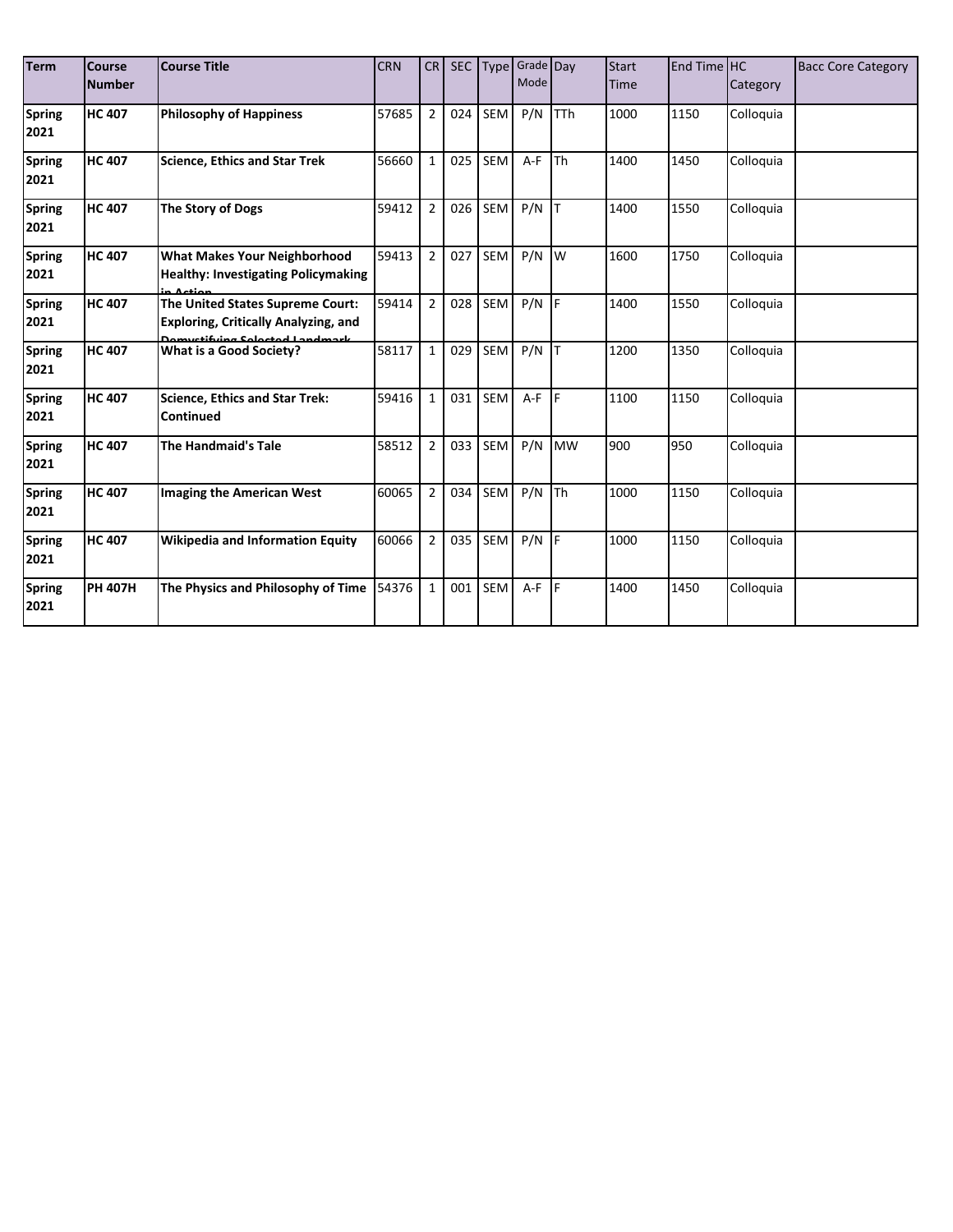| <b>Term</b>           | <b>Course</b><br><b>Number</b> | <b>Course Title</b>                                           | <b>CRN</b> | CR             |     |            | SEC Type Grade Day<br>Mode |            | <b>Start</b><br>Time | End Time HC | Category | <b>Bacc Core Category</b> |
|-----------------------|--------------------------------|---------------------------------------------------------------|------------|----------------|-----|------------|----------------------------|------------|----------------------|-------------|----------|---------------------------|
| <b>Spring</b>         | <b>BA 162H</b>                 | <b>Innovation Nation - Ideas to Reality</b>                   | 55882      | $\overline{2}$ | 010 | <b>LEC</b> | A-F                        | <b>TTh</b> | 1100                 | 1150        | Elective |                           |
| 2021                  |                                |                                                               |            |                |     |            |                            |            |                      |             |          |                           |
| <b>Spring</b>         | <b>BA 162H</b>                 | <b>Innovation Nation - Ideas to Reality</b>                   | 55884      | $\overline{2}$ | 012 | LEC        | A-F                        | TTh        | 1300                 | 1350        | Elective |                           |
| 2021                  |                                |                                                               |            |                |     |            |                            |            |                      |             |          |                           |
| <b>Spring</b><br>2021 | <b>BA 162H</b>                 | <b>Innovation Nation - Ideas to Reality</b>                   | 55886      | $\overline{2}$ | 014 | <b>LEC</b> | A-F                        | TTh        | 1400                 | 1450        | Elective |                           |
|                       |                                |                                                               |            |                |     |            |                            |            |                      |             |          |                           |
| <b>Spring</b><br>2021 | <b>BA 162H</b>                 | <b>Innovation Nation - Ideas to Reality</b>                   | 55888      |                | 019 | <b>REC</b> | $A-F$ $F$                  |            | 0900                 | 0950        | Elective |                           |
| <b>Spring</b>         | <b>BA 162H</b>                 | <b>Innovation Nation - Ideas to Reality</b>                   | 59926      | $\overline{2}$ | 110 | LEC        | A-F                        | TTh        | 1100                 | 1150        | Elective |                           |
| 2021                  |                                |                                                               |            |                |     |            |                            |            |                      |             |          |                           |
| <b>Spring</b>         | <b>BA 162H</b>                 | <b>Innovation Nation - Ideas to Reality</b>                   | 59928      | $\overline{2}$ | 112 | LEC        | A-F                        | TTh        | 1300                 | 1350        | Elective |                           |
| 2021                  |                                |                                                               |            |                |     |            |                            |            |                      |             |          |                           |
| <b>Spring</b><br>2021 | <b>BA 162H</b>                 | <b>Innovation Nation - Ideas to Reality</b>                   | 59930      | $2^{\circ}$    | 114 | LEC        | A-F                        | TTh        | 1400                 | 1450        | Elective |                           |
| <b>Spring</b>         | <b>BA 240H</b>                 | <b>Finance</b>                                                | 59366      | 4              | 001 | <b>LEC</b> | A-F                        | <b>TTh</b> | 800                  | 950         | Elective |                           |
| 2021                  |                                |                                                               |            |                |     |            |                            |            |                      |             |          |                           |
| <b>Spring</b>         | <b>BA 260H</b>                 | <b>Introduction to Entrepreneurship</b>                       | 55878      | 4              | 001 | LEC        | A-F                        | <b>MW</b>  | 1600                 | 1750        | Elective |                           |
| 2021                  |                                |                                                               |            |                |     |            |                            |            |                      |             |          |                           |
| <b>Spring</b><br>2021 | <b>BA 270H</b>                 | <b>Business Process Management</b>                            | 56654      | 4              | 001 | LEC        | A-F                        | <b>TTh</b> | 1400                 | 1550        | Elective |                           |
| <b>Spring</b>         | <b>BA 347H</b>                 | <b>International Business</b>                                 | 59370      | 4              | 001 | LEC        | A-F                        | TTh        | 1000                 | 1150        | Elective |                           |
| 2021                  |                                |                                                               |            |                |     |            |                            |            |                      |             |          |                           |
| Spring                | <b>BA 357H</b>                 | <b>Operations Management</b>                                  | 59372      | 4              | 001 | <b>LEC</b> | A-F                        | <b>MW</b>  | 1400                 | 1550        | Elective |                           |
| 2021                  |                                |                                                               |            |                |     |            |                            |            |                      |             |          |                           |
| <b>Spring</b><br>2021 | <b>BA 466H</b>                 | <b>Integrative Strategic Experience</b>                       | 56656      | 4              | 001 | LEC        | A-F                        | TTh        | 1200                 | 1350        | Elective |                           |
| Spring                | <b>BI 311H</b>                 | Genetics                                                      | 55228      | 4              | 001 | LEC        | A-F                        | TTh        | 1200                 | 1320        | Elective |                           |
| 2021                  |                                |                                                               |            |                |     |            |                            |            |                      |             |          |                           |
| <b>Spring</b>         | <b>BI 311H</b>                 | <b>Genetics</b>                                               | 55598      |                | 010 | REC        | A-F                        | W          | 1200                 | 1250        | Elective |                           |
| 2021                  |                                |                                                               |            |                |     |            |                            |            |                      |             |          |                           |
| <b>Spring</b><br>2021 | <b>CBEE 102H</b>               | <b>Engineering Problem Solving and</b><br><b>Computations</b> | 57969      |                | 001 | LEC        | A-F                        | <b>MW</b>  | 1500                 | 1550        | Elective |                           |
| <b>Spring</b>         | <b>CBEE 102H</b>               | <b>Engineering Problem Solving and</b>                        | 57970      | $\overline{2}$ | 010 | STU        | A-F                        | TTh        | 800                  | 950         | Elective |                           |
| 2021                  |                                | <b>Computations</b>                                           |            |                |     |            |                            |            |                      |             |          |                           |
| <b>Spring</b>         | <b>CBEE 102H</b>               | <b>Engineering Problem Solving and</b>                        | 57971      | $\overline{2}$ | 011 | STU        | A-F                        | <b>TTh</b> | 1000                 | 1150        | Elective |                           |
| 2021                  |                                | <b>Computations</b>                                           |            |                |     |            |                            |            |                      |             |          |                           |
| <b>Spring</b><br>2021 | <b>CH 463H</b>                 | <b>Experimental Chemistry II</b>                              | 51613      | 3              | 001 | LEC        | A-F                        | W          | 1300                 | 1350        | Elective |                           |
| <b>Spring</b>         | <b>CH 463H</b>                 | <b>Experimental Chemistry II</b>                              | 51614      |                | 010 | LAB        | $A-F$                      | <b>WF</b>  | W 1400-              | F 1300-     | Elective |                           |
| 2021                  |                                |                                                               |            |                |     |            |                            |            | 1650                 | 1650        |          |                           |
| <b>Spring</b>         | <b>CHE 333H</b>                | <b>Transport Phenomena III</b>                                | 54373      |                | 001 | LEC        | A-F                        | <b>MW</b>  | 800                  | 850         | Elective |                           |
| 2021                  |                                |                                                               |            |                |     |            |                            |            |                      |             |          |                           |
| <b>Spring</b>         | <b>CHE 333H</b>                | <b>Transport Phenomena III</b>                                | 54374      | $\mathbf{1}$   | 010 | STU        | A-F                        | TTh        | 1400                 | 1450        | Elective |                           |
| 2021                  |                                |                                                               |            |                |     |            |                            |            |                      |             |          |                           |
| <b>Spring</b><br>2021 | <b>ENG 222H</b>                | <b>Children's Literature</b>                                  | 60060      | 4              | 001 | LEC        | A-F                        | <b>TTh</b> | $\overline{1200}$    | 1320        | Elective |                           |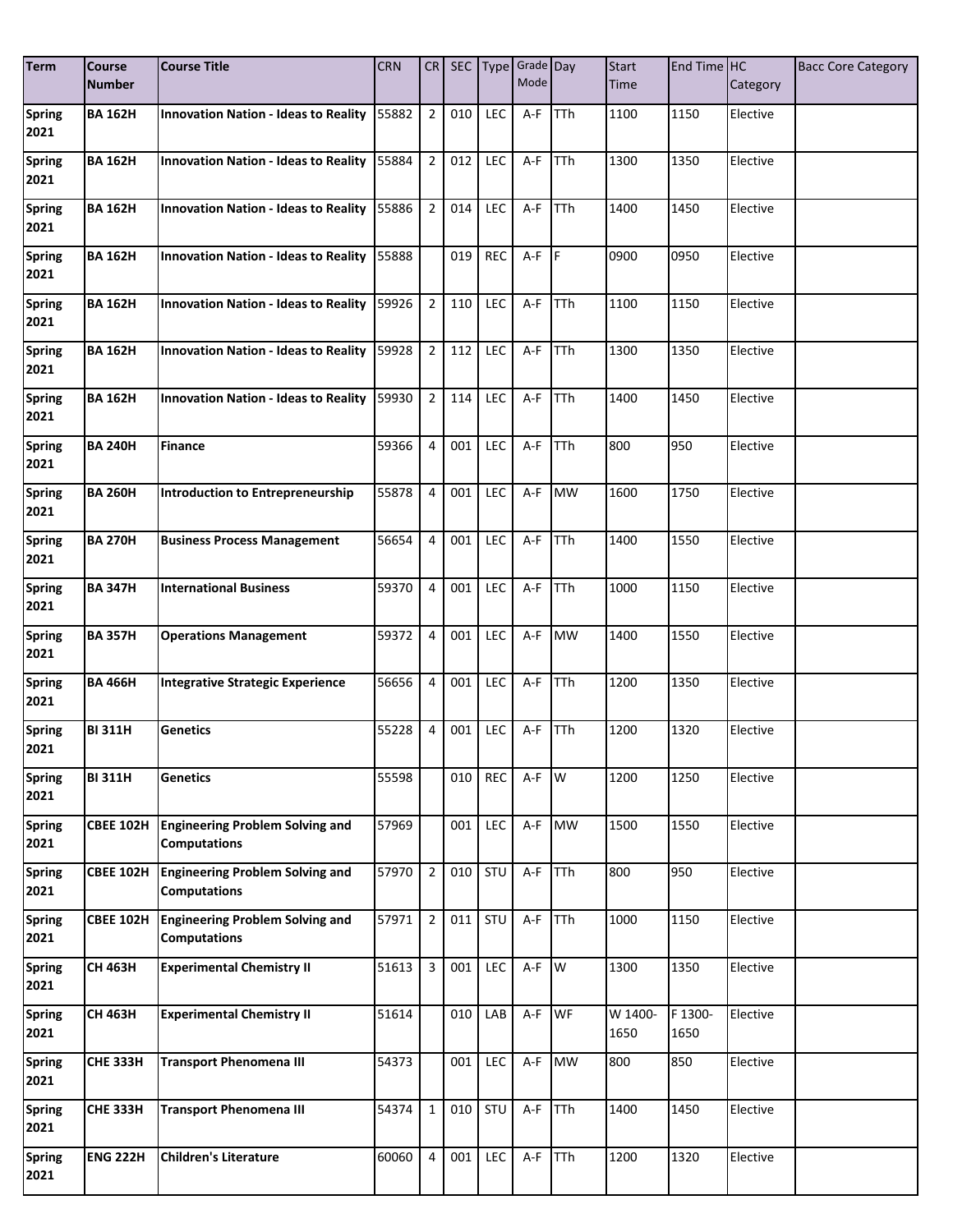| <b>Term</b>           | <b>Course</b><br><b>Number</b> | <b>Course Title</b>                                        | <b>CRN</b> | CR             |     |            | SEC Type Grade Day<br>Mode |            | <b>Start</b><br><b>Time</b> | End Time HC     | Category | <b>Bacc Core Category</b> |
|-----------------------|--------------------------------|------------------------------------------------------------|------------|----------------|-----|------------|----------------------------|------------|-----------------------------|-----------------|----------|---------------------------|
| <b>Spring</b><br>2021 | <b>ENGR 212H Dynamics</b>      |                                                            | 59385      | 3              | 001 | <b>LEC</b> | $A-F$                      | <b>MWF</b> | 900                         | 950             | Elective |                           |
| <b>Spring</b><br>2021 | <b>ENGR 212H Dynamics</b>      |                                                            | 59386      |                | 010 | REC        | $A-F$ $F$                  |            | 1000                        | 1050            | Elective |                           |
| <b>Spring</b><br>2021 | <b>HC 409</b>                  | <b>Conversants</b>                                         | 51032      | $\mathbf{1}$   | 007 | PRA<br>C   | P/N                        |            |                             |                 | Elective |                           |
| <b>Spring</b><br>2021 | <b>HC 409</b>                  | <b>Civic Engagement</b>                                    | 54013      | $\mathbf{1}$   | 008 | PRA<br>C   | P/N                        |            |                             |                 | Elective |                           |
| <b>Spring</b><br>2021 | <b>KIN 370H</b>                | <b>Psychology of Sport and Physical</b><br><b>Activity</b> | 60061      | 3              | 001 | <b>LEC</b> | $A-F$                      | <b>TTh</b> | 1400                        | 1520            | Elective |                           |
| <b>Spring</b><br>2021 | <b>ME 499H</b>                 | <b>Electronics Thermal Management</b>                      | 60067      | $\overline{4}$ | 001 | LEC        | A-F                        | W&F        | W 1400-<br>1450             | F 1400-<br>1650 | Elective |                           |
| <b>Spring</b><br>2021 | <b>MTH 231H</b>                | <b>Elements of Discrete Mathematics</b>                    | 56663      | $\overline{4}$ | 001 | LEC        | $A-F$                      | <b>MW</b>  | 1400                        | 1550            | Elective |                           |
| <b>Spring</b><br>2021 | <b>MTH 254H</b>                | <b>Vector Calculus I</b>                                   | 51761      | $\overline{4}$ | 001 | LEC        | A-F                        | <b>MW</b>  | 1000                        | 1150            | Elective |                           |
| <b>Spring</b><br>2021 | <b>MTH 256H</b>                | <b>Applied Differential Equations</b>                      | 52601      | 4              | 001 | LEC        | A-F                        | <b>MW</b>  | 1400                        | 1550            | Elective |                           |
| <b>Spring</b><br>2021 | <b>MTH 264H</b>                | Introduction to Matrix Algebra                             | 57106      | $\overline{2}$ | 001 | LEC        | A-F                        | <b>MW</b>  | 1200                        | 1350            | Elective |                           |
| <b>Spring</b><br>2021 | <b>MTH 265H</b>                | Introduction to Series                                     | 57107      | $\overline{2}$ | 001 | LEC        | $A-F$                      | <b>MW</b>  | 1200                        | 1350            | Elective |                           |
| <b>Spring</b><br>2021 | <b>PSY 301H</b>                | <b>Research Methods in Psychology</b>                      | 59424      | $\overline{4}$ | 001 | LEC        | A-F                        | <b>TTh</b> | 800                         | 950             | Elective |                           |
| <b>Spring</b><br>2021 | <b>PSY 399H</b>                | <b>Honors Psychology Research</b>                          | 59425      | $\mathbf{1}$   | 001 | <b>LEC</b> | $P/N$ M                    |            | 1500                        | 1550            | Elective |                           |
| <b>Spring</b><br>2021 | <b>PSY 460H</b>                | <b>Advanced Social Research Methods</b>                    | 59426      | $\overline{4}$ | 001 | LEC        | $A-F$                      | TTh        | 1400                        | 1550            | Elective |                           |